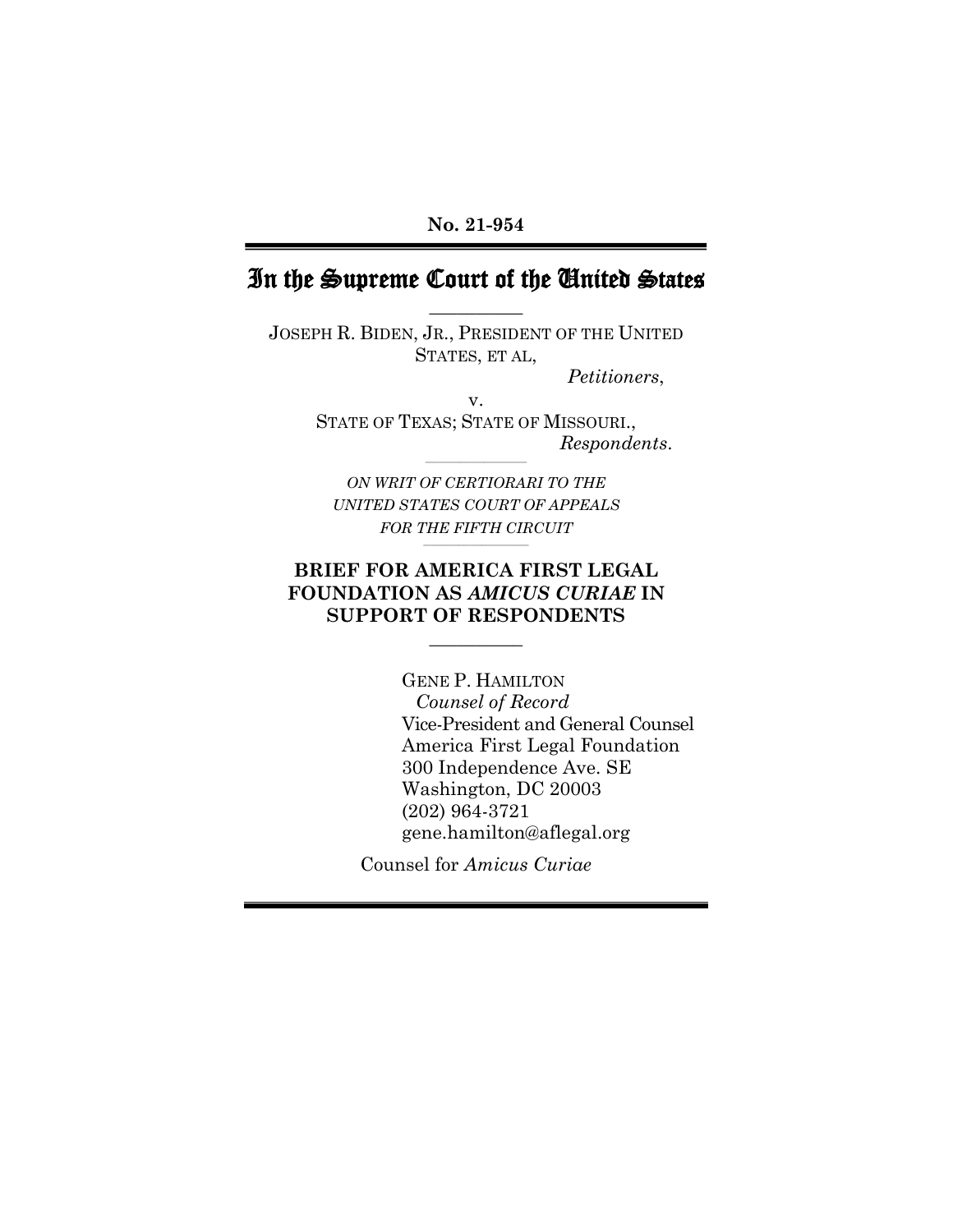# **TABLE OF CONTENTS**

| INTEREST OF AMICUS CURIAE1                                                                                                                                                                                                                                                                                      |
|-----------------------------------------------------------------------------------------------------------------------------------------------------------------------------------------------------------------------------------------------------------------------------------------------------------------|
| SUMMARY OF THE ARGUMENT 2                                                                                                                                                                                                                                                                                       |
|                                                                                                                                                                                                                                                                                                                 |
| Ι.<br>The Integrity of the Immigration System<br>Requires—as Reflected by the Passage of<br>Numerous Laws by Congress-Meaningful<br>Enforcement Outcomes for Aliens Who                                                                                                                                         |
| II. MPP Provided Numerous Benefits Related to<br>the Systemic Integrity of the Immigration<br>System: Not Only Reducing the Flow of New<br>Illegal Aliens into the United States, But<br>Also Enabling DHS to Provide Meaningful<br>Enforcement Consequences for Aliens<br>Apprehended at the Southwest Border7 |
| III. Additional Statistics Highlight the Extent of                                                                                                                                                                                                                                                              |
| A. The DHS Fiscal Year 2020 Enforcement<br>Lifecycle Report Makes It Abundantly<br>Clear: DHS Removes Those Aliens it<br>Detains, and it Does Not Remove Those<br>Aliens it Releases Into the United States11                                                                                                   |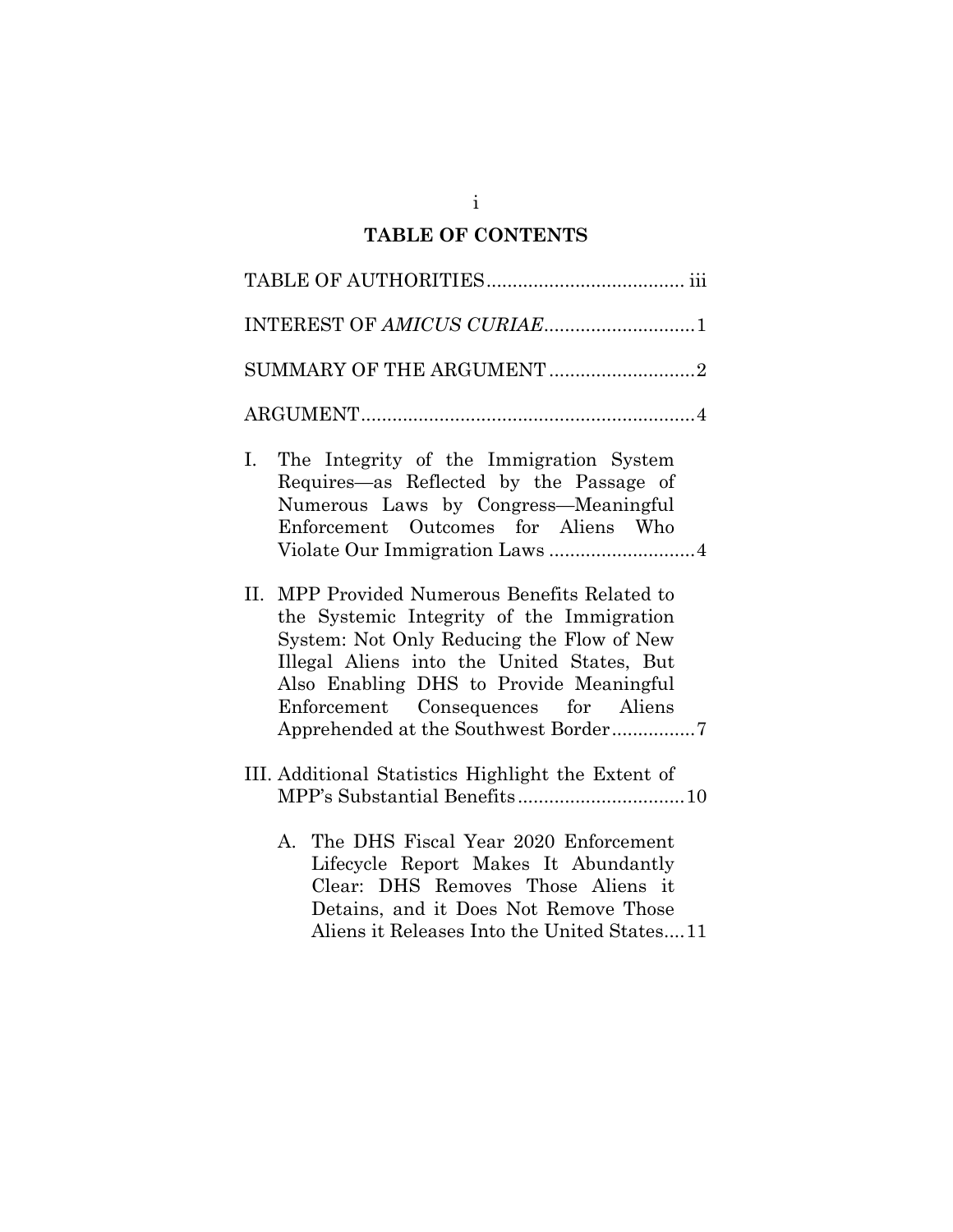| B. Monthly Reports Submitted to the<br>District Court Below Document DHS<br>Releasing Over 750,000 Aliens into the<br>United States Over the Last 13 Months13 |
|---------------------------------------------------------------------------------------------------------------------------------------------------------------|
| C. Additional Data Demonstrate That DHS<br>Will Not Remove the Overwhelming<br>Majority of Aliens Released into the                                           |
| IV. By Failing to Consider MPP's Benefits and<br>Its Ability to Apply Meaningful Enforcement<br>Consequences, DHS Acted Arbitrary and                         |
|                                                                                                                                                               |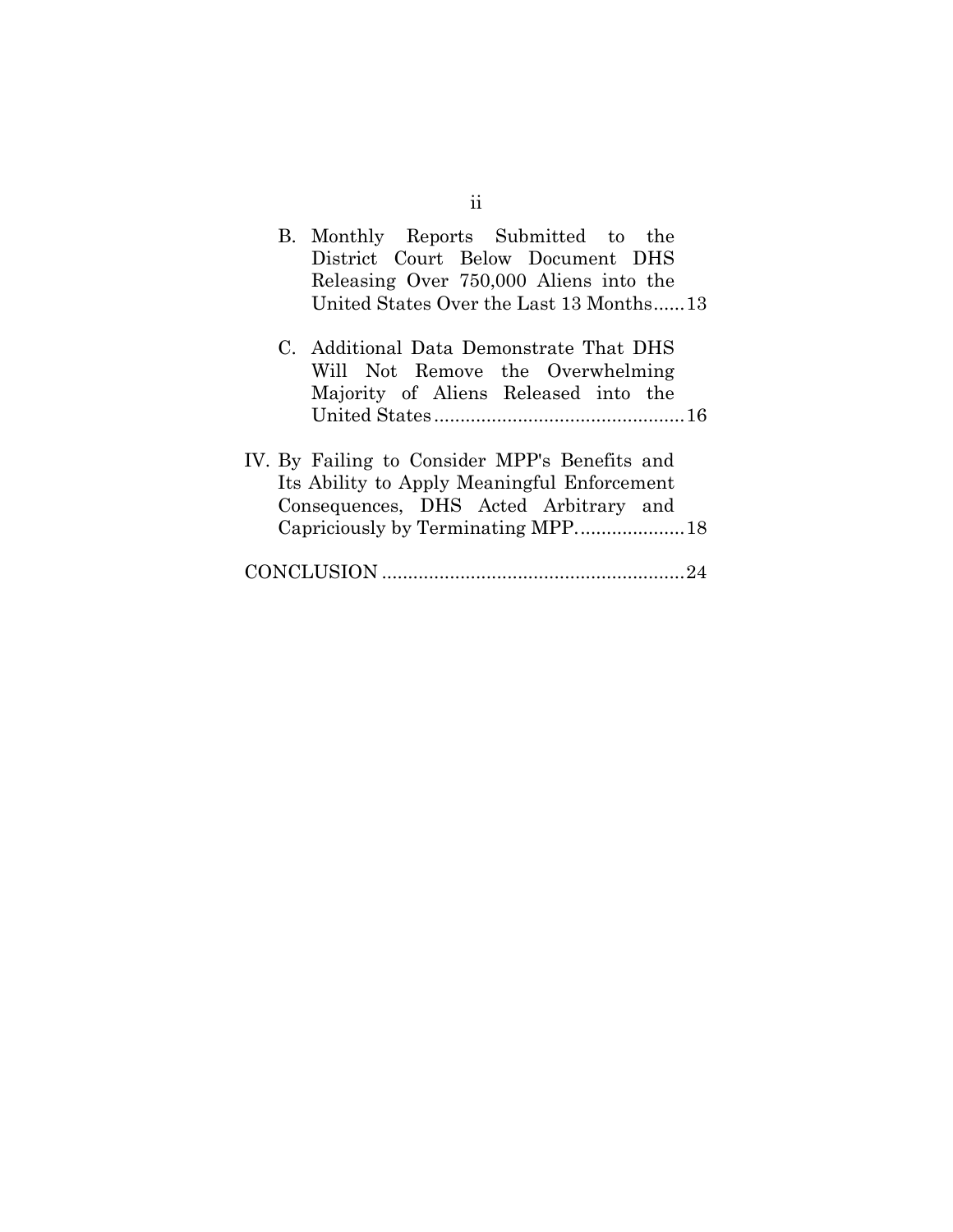# **TABLE OF AUTHORITIES**

## **Cases**

| Atchison, T. & S.F.R. Co. v. Wichita Bd. of Trade,                                                 |
|----------------------------------------------------------------------------------------------------|
| Bostock v. Clayton Cty.,                                                                           |
| Burlington Truck Lines v. United States,                                                           |
| Dep't of Homeland Sec. v. Regents of the Univ. of<br>California, 140 S. Ct. 1891 (2020)  3, 19, 23 |
| Jennings v. Rodriguez,                                                                             |
| Michigan v. E.P.A.,                                                                                |
| Motor Vehicle Mfrs. Ass'n of U.S., Inc. v. State<br>Farm Mut. Auto. Ins. Co.,                      |
| Util. Air Regul. Grp. v. E.P.A.,                                                                   |
| <b>Statutes</b>                                                                                    |
|                                                                                                    |
|                                                                                                    |

## iii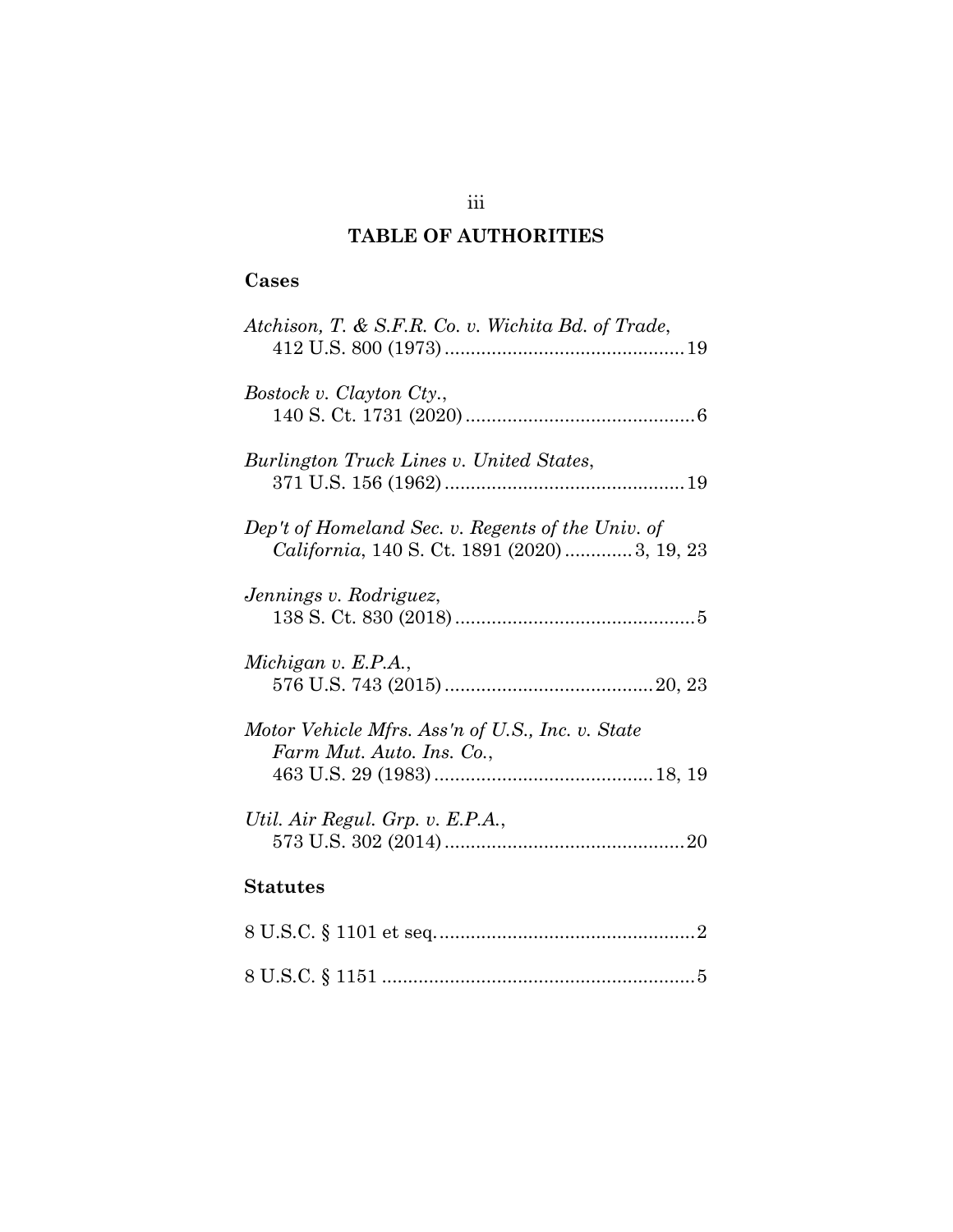| Secure Fence Act of 2006, Pub. L. No. 109-367, 120 |
|----------------------------------------------------|

# **Other Authorities**

| Decl. of Peter B. Berg, Texas v. Biden, 524 F. |  |
|------------------------------------------------|--|
| Supp. 3d 598 (S.D. Tex. 2021) (No. 78-1)  16   |  |
| Department of Homeland Security Office of      |  |
| Immigration Statistics, Fiscal Year 2020       |  |
| Enforcement Lifecycle Report (Dec. 2020),      |  |
| $\frac{https://bit.ly/306prgx}{11}$            |  |
|                                                |  |
| Neli Esipova et al., More Than 750 Million     |  |
| Worldwide Would Migrate if They Could,         |  |
| Gallup (Dec. 10, 2018),                        |  |
|                                                |  |
|                                                |  |
| Executive Office of Immigration Review,        |  |
| PENDING CASES, NEW CASES, AND TOTAL            |  |
| COMPLETIONS (Jan. 19, 2022),                   |  |
|                                                |  |
|                                                |  |

iv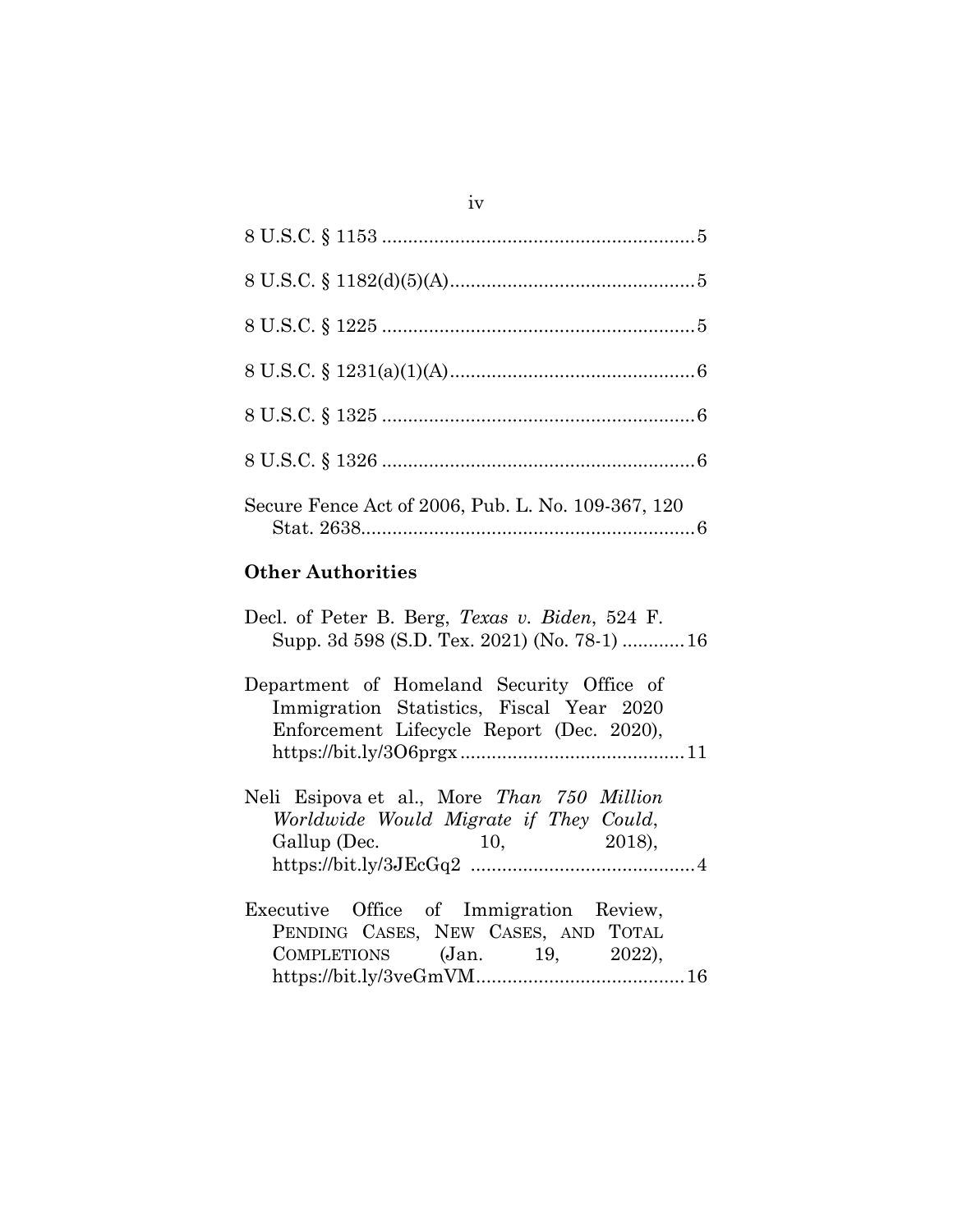| IMMIGRATION AND CUSTOMS ENFORCEMENT, FY    |  |
|--------------------------------------------|--|
| 2020 DETENTION STATISTICS, Cell P29-R29,   |  |
| https://www.ice.gov/detain/detention-      |  |
| management (last visited April 13, 2022)17 |  |

IMMIGRATION AND CUSTOMS ENFORCEMENT, FY 2021 DETENTION STATISTICS, Cell P29-R29, https://www.ice.gov/detain/detentionmanagement (last visited April 13, 2022).....16, 17

IMMIGRATION AND CUSTOMS ENFORCEMENT, DETENTION FY22 YTD, ALTERNATIVES TO DETENTION FY 2022 YTD AND FACILITIES FY 2022 YTD, Cell P29-R29, https://www.ice.gov/detain/detentionmanagement (last visited April 13, 2022)........... 17

|               | U.S. Customs and Border Protection, Southwest  |  |
|---------------|------------------------------------------------|--|
| <b>Border</b> | Land Encounters,                               |  |
|               | https://bit.ly/3uC6ISn (last visited April 13, |  |
|               |                                                |  |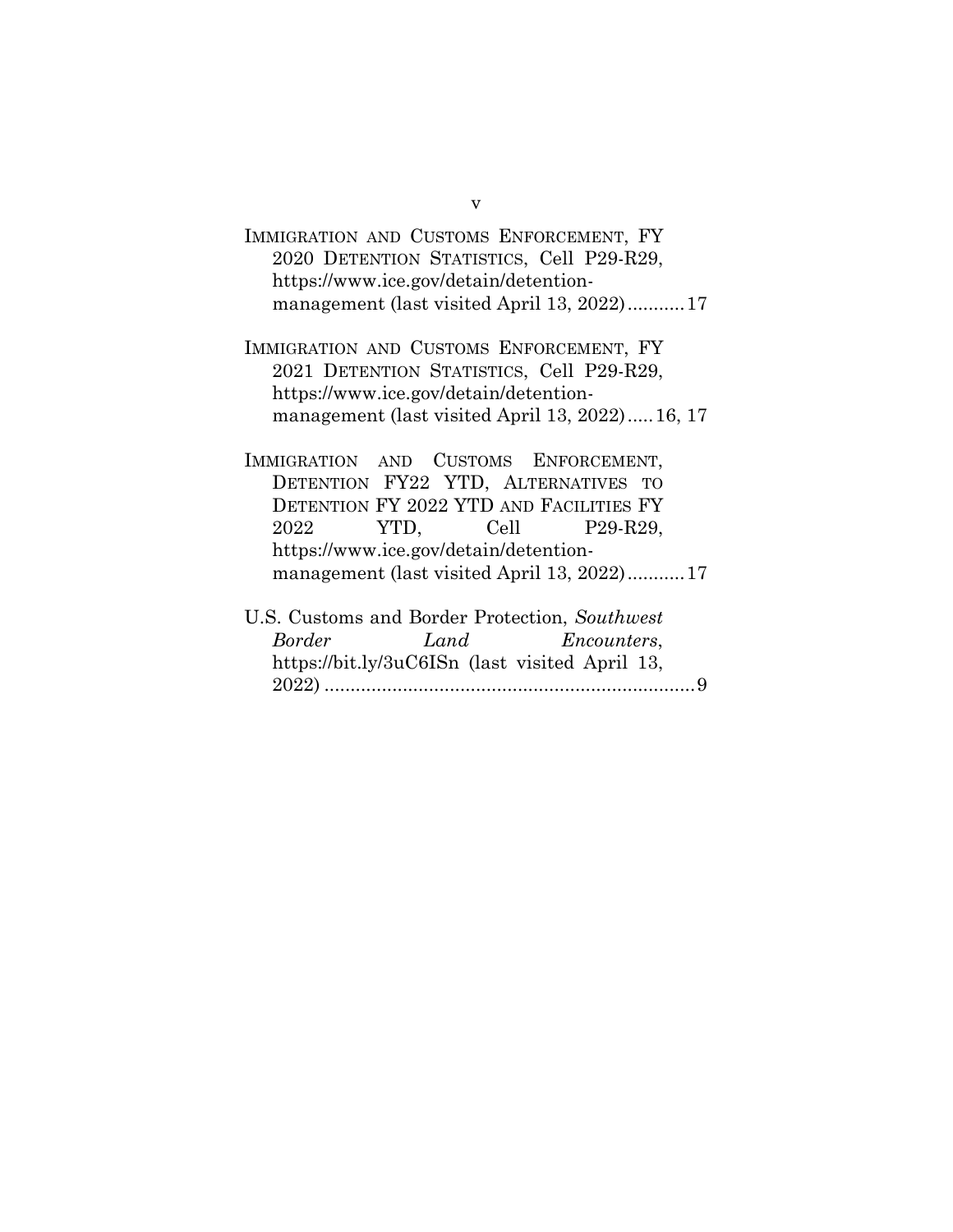#### **INTEREST OF** *AMICUS CURIAE*

America First Legal Foundation (America First Legal or AFL) is a nonprofit organization dedicated to promoting the rule of law in the United States by preventing executive overreach, ensuring due process and equal protection for every American citizen, and encouraging understanding of the law and individual rights guaranteed under the Constitution and laws of the United States.

America First Legal has a substantial interest in this case. Ensuring compliance with our immigration laws, protecting national sovereignty, and promoting the rule of law are core institutional interests at the heart of the organization's mission. Members of AFL's Board of Directors and its staff served in various capacities during the Trump Administration, most prominently in the homeland security and immigration policy areas, obtaining unique knowledge and experience regarding the issues presented in this case. AFL has a significant interest in highlighting the effectiveness of the Migrant Protection Protocols (MPP) using the federal government's own publicly-available statistics and information.[\\*](#page-6-0)

<span id="page-6-0"></span><sup>\*</sup> All parties have consented to the filing of this brief. No counsel for a party authored this brief in whole or in part, and no counsel or party made a monetary contribution intended to fund the preparation or submission of this brief. No person other than *amicus curiae*, its members, or its counsel made a monetary contribution to its preparation or submission.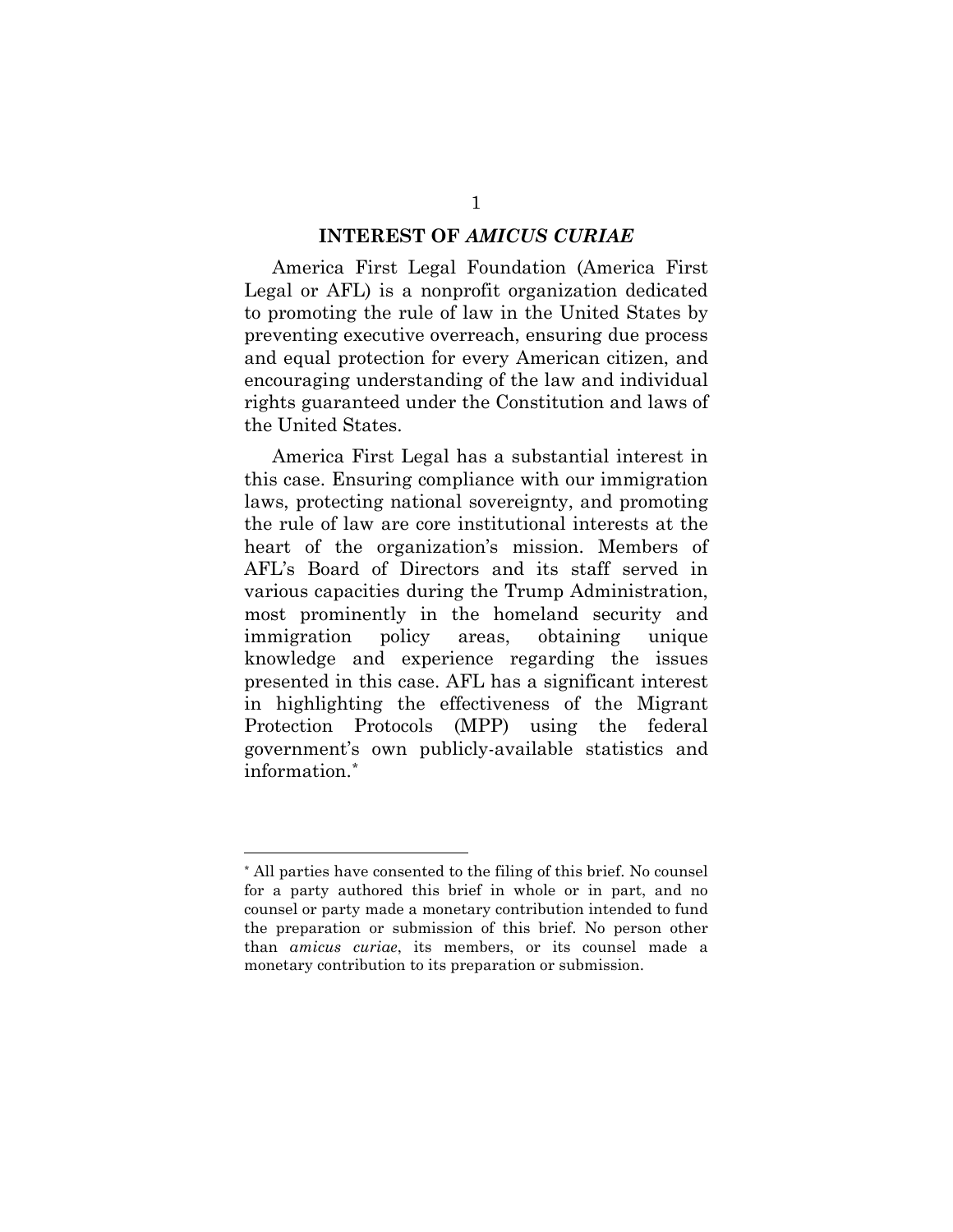#### **SUMMARY OF THE ARGUMENT**

The United States Department of Homeland Security (DHS) implemented the Migrant Protection Protocols (MPP) in 2019 in response to a border crisis. DHS quickly realized the benefits MPP created—particularly insofar as it reduced the number of encounters at the border, provided the ultimate backstop against the practice commonly referred to as "catch-and-release," and enhanced its ability to apply meaningful enforcement consequences to aliens apprehended at the border. In total, MPP provided substantial benefits to the federal government, state and local governments, and the American people by reducing illegal immigration via the southwest border, the number of illegal aliens in the United States with unexecuted removal orders, and the volume of meritless asylum claims.

When DHS subsequently terminated MPP after the change in presidential administrations, it did so without considering the substantial benefits MPP provided. Failing to consider those benefits was not only arbitrary and capricious—as noted by Fifth Circuit and the District Court below—but also egregious when considering the immigration system as a coherent whole. Indeed, Congress, through the Immigration and Nationality Act (INA), 8 U.S.C. § 1101 *et seq.*, charged the Executive Branch not just with apprehending and processing aliens encountered at the border, but also with actually *removing* them from the United States or granting them relief or protection from removal when they qualify. DHS previously recognized MPP's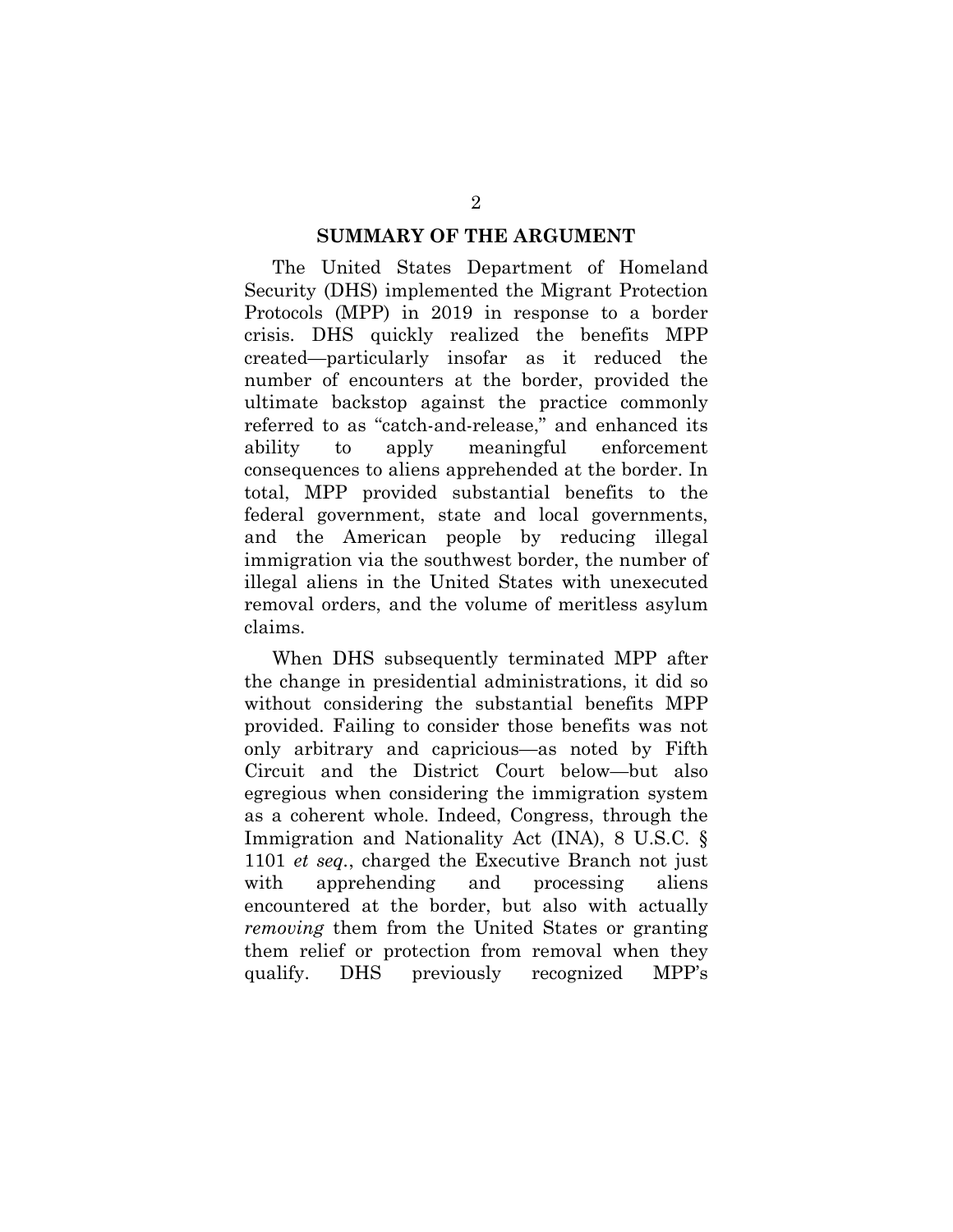enhancement of its ability to achieve that mission, but DHS failed to consider those benefits when it decided to terminate MPP.

Given that express direction from Congress, and this Court's precedent, including *Dep't of Homeland Sec. v. Regents of the Univ. of California*, 140 S. Ct. 1891, 1913 (2020), reasoned decision-making in the immigration enforcement context requires considering DHS's ability to actually remove an alien who is found inadmissible—not just DHS's ability to begin administrative processes that could eventually lead to obtaining removal orders for aliens that will likely never be enforced.

DHS's statistics demonstrate that it removes from the United States the overwhelming majority of aliens whom it continuously detains after their apprehension at the United States-Mexico border (southwest border). But the opposite is true for those aliens it releases—the very populations that would otherwise be subject to MPP—with the overwhelming majority remaining in the United States years after their initial apprehension at the southwest border. Because immigration courts rightly grant relief or protection from removal in only a small percentage of cases that originate from the southwest border, releasing aliens from DHS custody with no plan to remove them further compounds the substantial problems created by illegal immigration, as countless illegal aliens with removal orders do not comply with their obligations to depart the United States.

DHS—particularly under the current administration's policies—removes only an exceedingly small fraction of those aliens with final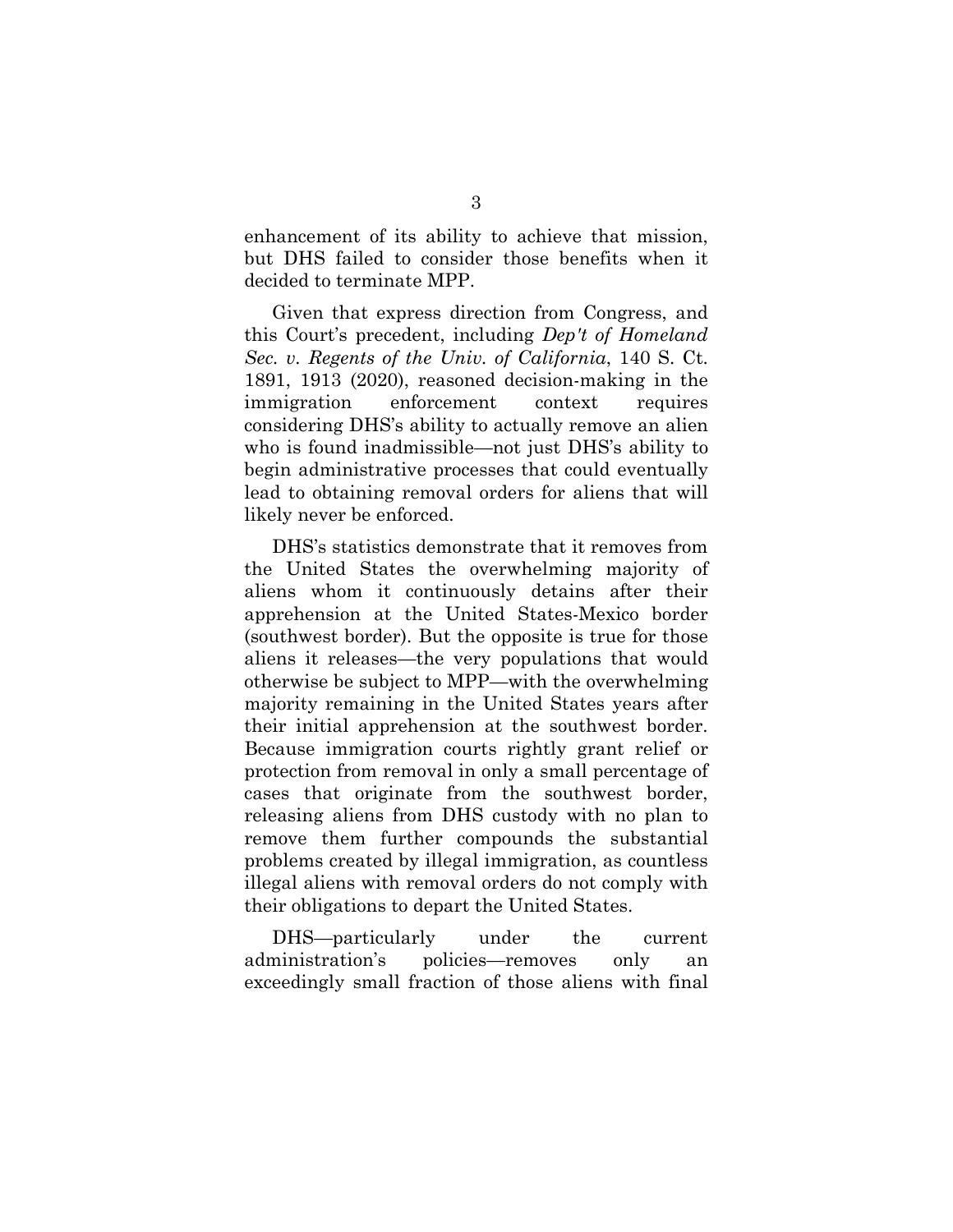removal orders every year. Indeed, as documented in reports DHS filed with the District Court below, DHS released over 750,000 aliens into the United States between January 21, 2021, and February 28, 2022. Based on DHS's current abysmal rate of approximately 4,300 removals each month during the first six months of Fiscal Year 2022, it would take DHS approximately 174 months—14.5 years—to remove *just* the aliens it has released into the United States over the last 13 months.

The Fifth Circuit's decision below is exceptionally well-reasoned, well-written, and thorough, and this Court should affirm its decision below for the reasons stated in the respondents' brief alone. America First Legal, however, offers this brief to further highlight the particularly egregious nature of DHS's failure to consider MPP's benefits and its own ability to enforce the immigration laws when terminating the program, while simultaneously considering ideologically and politically-charged factors not found in statute.

#### **ARGUMENT**

**I. The Integrity of the Immigration System Requires—as Reflected by the Passage of Numerous Laws by Congress— Meaningful Enforcement Outcomes for Aliens Who Violate Our Immigration Laws.** 

Tens of millions of people across the world have expressed a desire to live in the United States. Neli Esipova et al., More *Than 750 Million Worldwide Would Migrate if They Could*, Gallup (Dec. 10, 2018), https://bit.ly/3JEcGq2 (estimating 158 million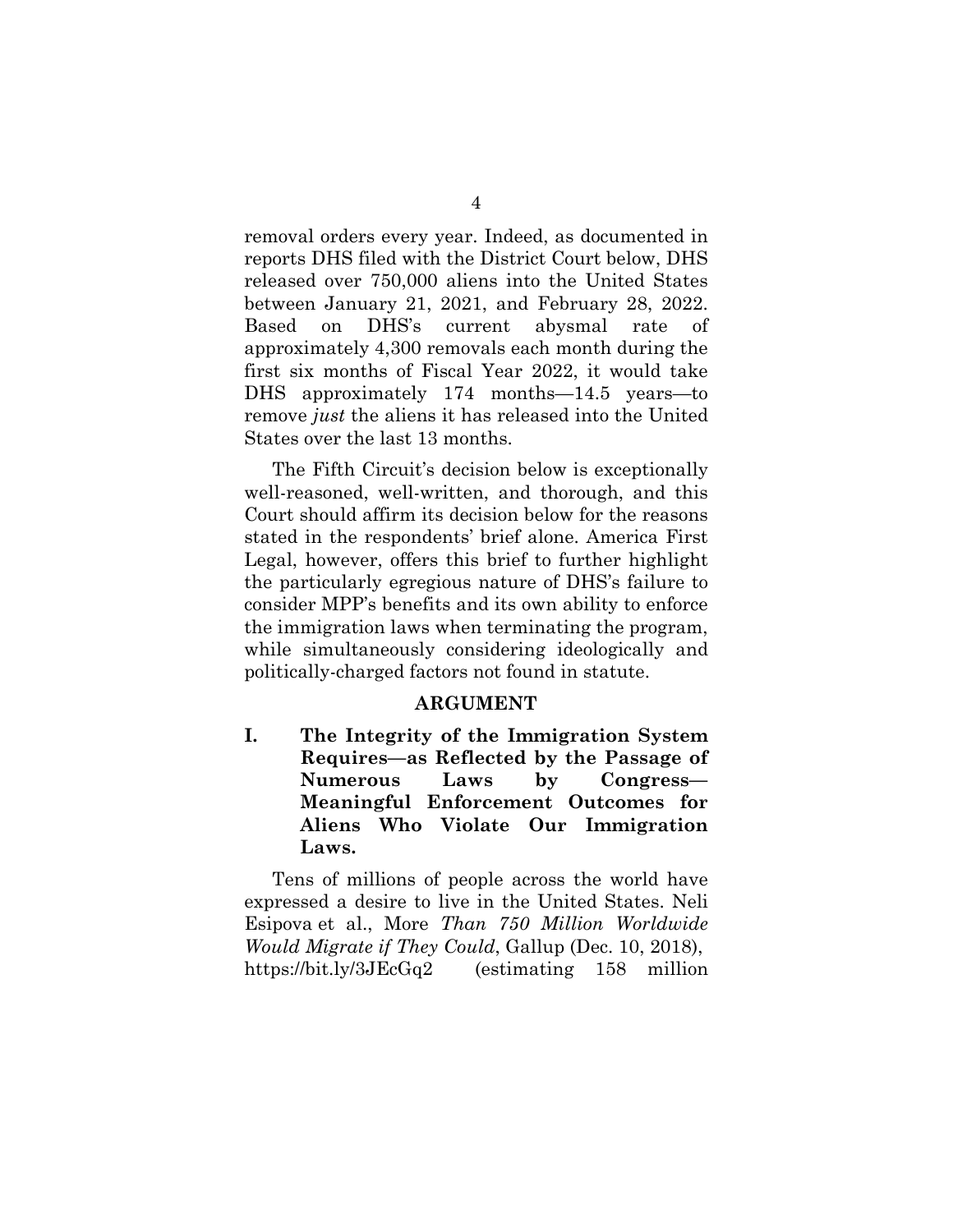potential migrants would like to move to the United States if they could). And through the INA and other statutes, Congress has enacted a comprehensive legislative scheme to facilitate the lawful immigration of individuals to the United States each year. *See, e.g.,* 8 U.S.C. § 1151, 1153. Notwithstanding the desires of hundreds of millions of potential immigrants—and aside from individuals who qualify as "immediate relatives" of U.S. citizens—Congress imposed caps on the number of aliens who can lawfully enter the United States each year. *Id.* 

But the allure of a better life inside the United States remains, creating a magnet for aliens to unlawfully enter the United States and circumvent the lawful process established by Congress.

And so, Congress has repeatedly acted to create a comprehensive statutory scheme to direct the Executive Branch to secure the international border between the United States and Mexico. Whether through requiring DHS to detain all aliens apprehended in the border environment, mandated by 8 U.S.C. § 1225, *Jennings v. Rodriguez*, 138 S. Ct. 830, 844 (2018); creating an expedited removal process under the same statute; curtailing the parole authority in  $8 \text{ U.S.C.} \$   $1182\text{ (d)}(5)$ (A), Pet. App. 13a-15a (discussing the statutory history of the parole power);[†](#page-10-0) explicitly stating in the Secure Fence Act of 2006 that the Department of Homeland

<span id="page-10-0"></span><sup>†</sup> While not addressed in substance in this brief, the Fifth Circuit's recitation and explanation of the restrictions on the use of the parole power are compelling and precisely correct.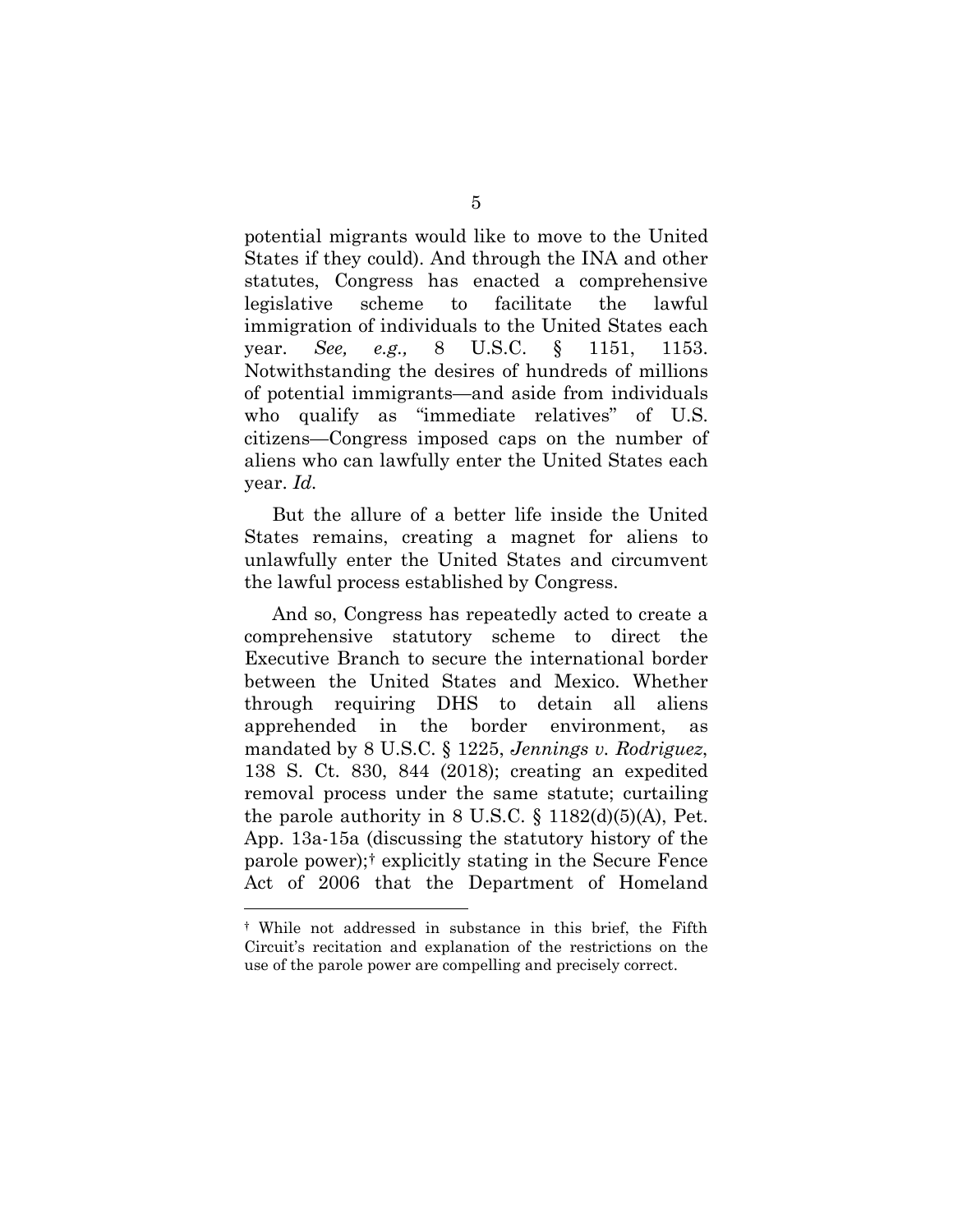Security must achieve "operational control" of the border as defined as "the prevention of *all* unlawful entries into the United States," Secure Fence Act of 2006, Pub. L. No. 109-367, 120 Stat. 2638 or the fact that unlawfully entering or reentering the United States remains a criminal offense under 8 U.S.C. §§ 1325 and 1326; preventing aliens from unlawfully entering and being released into the United States is an unambiguous requirement.

Further—and critically—Congress has directed that DHS "shall remove" an alien within a 90-day period after obtaining a final order of removal. 8 U.S.C. § 1231(a)(1)(A). Congress provided some exceptions in other parts of section 1231, but the general command is clear. *Bostock v. Clayton Cty.*, 140 S. Ct. 1731, 1738 (2020) ("interpret[ing] a statute in accord with the ordinary public meaning of its terms at the time of its enactment").

These statutes work together to provide integrity to the entire immigration system. It is simply not enough that DHS deter and detain illegal aliens at the border. DHS must also remove them from the United States after the aliens receive administratively final orders of removal. After all, what is the point of having a process if there is no meaningful consequence at the end of that process?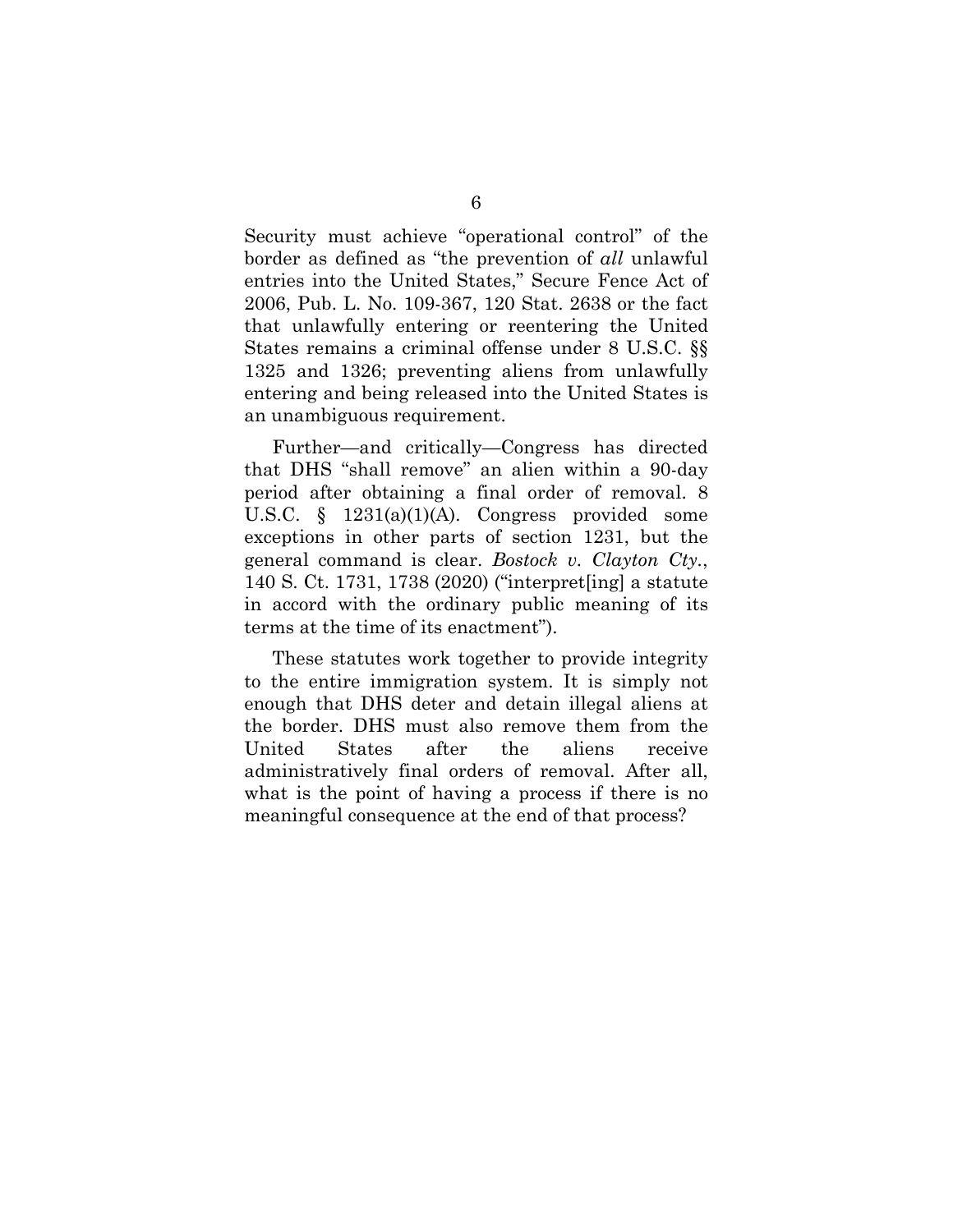## **II. MPP Provided Numerous Benefits Related to the Systemic Integrity of the Immigration System: Not Only Reducing the Flow of New Illegal Aliens into the United States, But Also Enabling DHS to Provide Meaningful Enforcement Consequences for Aliens Apprehended at the Southwest Border.**

As the Fifth Circuit noted, before MPP, "resource constraints forced DHS to release thousands of undocumented aliens into the United States and to trust that those aliens would voluntarily appear for their removal proceedings." Pet. App. 7a. Most prominently among those it released into the United States were aliens traveling as members of family units, which DHS "generally cannot detain . . . for more than approximately twenty days in ICE family unit facilities" due to the requirements of the *Flores*  Settlement Agreement. *Id.* at 391a (Declaration of then-Assistant Secretary for Border Security and Immigration, David Shahoulian, citing *Flores v. Garland*, No. CV 85-4544).

As the District Court stated below, the border crisis that precipitated MPP's implementation, and its "resulting influx of immigrants had severe impacts on U.S. border security and immigration operations." Pet. App. 157a. "[M]ost aliens lacked meritorious claims for asylum . . . [with] only 14 percent of aliens who claimed credible fear of persecution or torture [being] granted asylum between Fiscal Year 2008 and Fiscal Year 2019." *Id.* This made it "harder for the U.S. to devote appropriate resources to individuals who [were]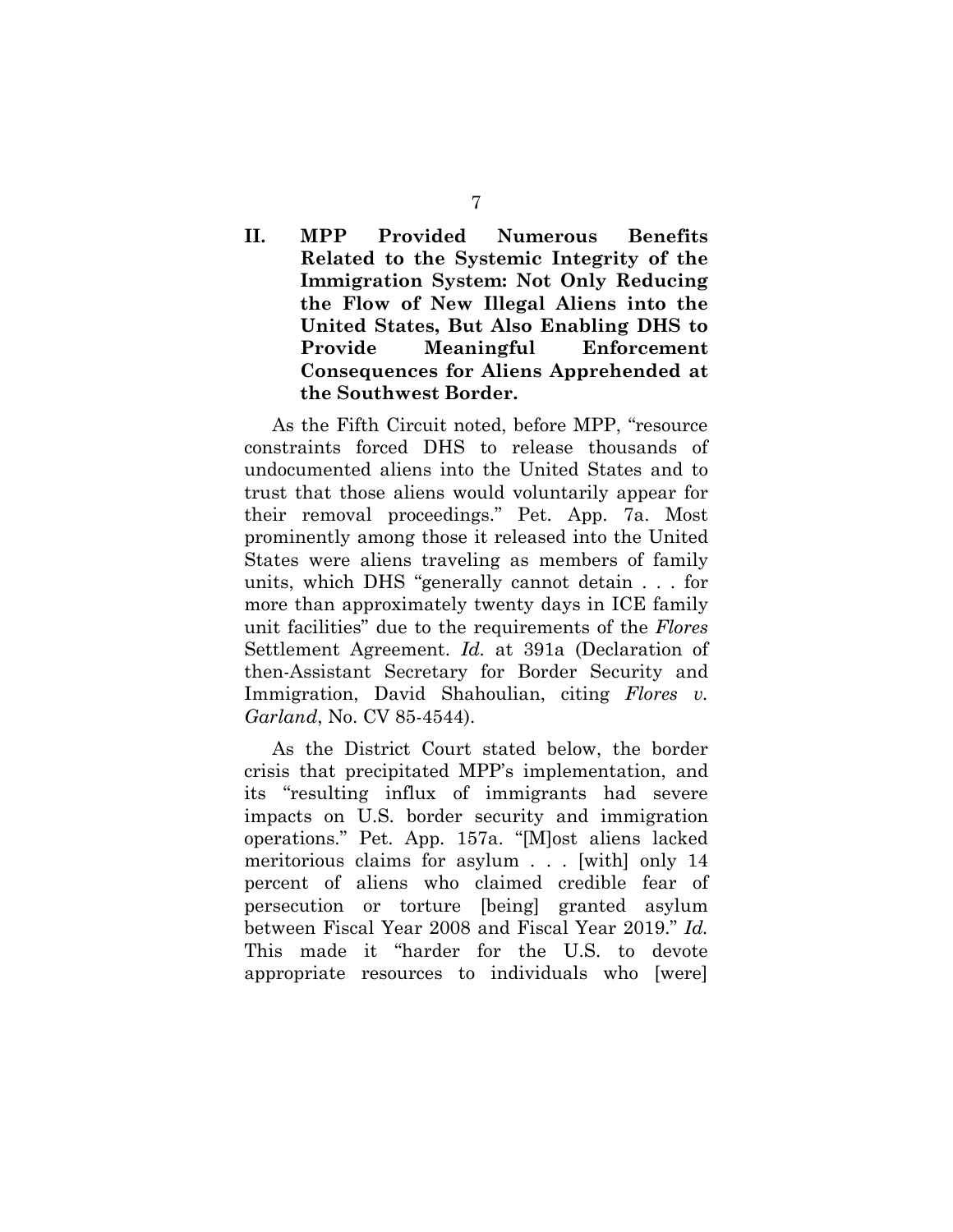legitimately fleeing persecution." *Id.* "The influx did not just divert resources from legitimate asylum seekers, but illegal aliens with *meritless* asylum claims were being released into the United States." *Id.*

In response, the Trump Administration implemented MPP.

> Under MPP, DHS instead returned certain undocumented aliens [from countries other than Mexico] to Mexico for the duration of their removal proceedings. MPP's goal was "to ensure that certain aliens attempting to enter the U.S. illegally or without documentation ... will no longer be released into the country, where they often fail to file an asylum application and/or disappear before an immigration judge can determine the merits of any claim."

#### Pet. App*.* 7a-8a (citation omitted).

As DHS recognized in 2019, using MPP resulted in significant benefits, including a decrease in apprehensions of illegal aliens at the southwest border. J.A. 189. Specifically, border apprehensions decreased by 64% between May and September 2019, and for Central American families, by 80%. *Id.* According to DHS's own publicly-available statistics, the actual number of aliens apprehended over that period decreased from 144,116 aliens in May 2019, to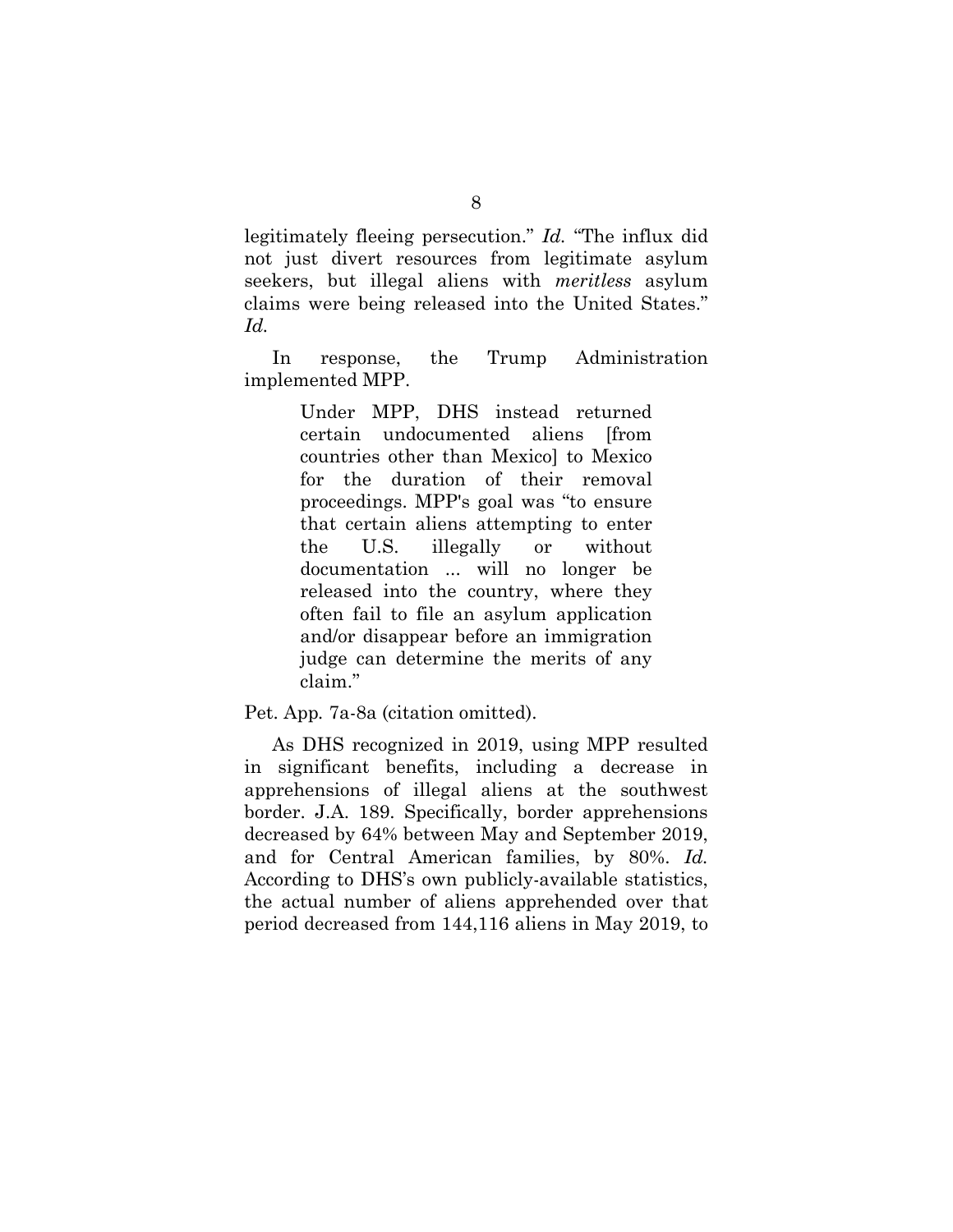52,546 in September, and decreased each subsequent month thereafter until June 2020[.‡](#page-14-0) *See* U.S. Customs and Border Protection, *Southwest Border Land Encounters*, [https://bit.ly/3uC6ISn \(](https://bit.ly/3uC6ISn)last visited April 13, 2022).

MPP also allowed for there to be consequences for aliens apprehended along the border. "MPP returnees who do not qualify for relief or protection [were] being quickly removed from the United States. Moreover, aliens without meritorious claims—which no longer constitute a free ticket into the United States—[were] beginning to voluntarily return home." J.A. 189. DHS noted, in summary:

> In recent years, only about 15% of Central American nationals making asylum claims have been granted relief or protection by an immigration judge. Similarly, affirmative asylum grant rates for nationals of Guatemala, El Salvador, and Honduras were approximately 21% in Fiscal Year 2019. At the same time, there are . . . over one million pending cases in DOJ immigration courts, in addition to several hundred thousand asylum cases pending with USCIS. These unprecedented backlogs have strained DHS resources and challenged its ability to *effectively execute the laws*

<span id="page-14-0"></span><sup>‡</sup> The increase in "encounters" occurred after meaningful operation of MPP had suspended due to pandemic-related conditions.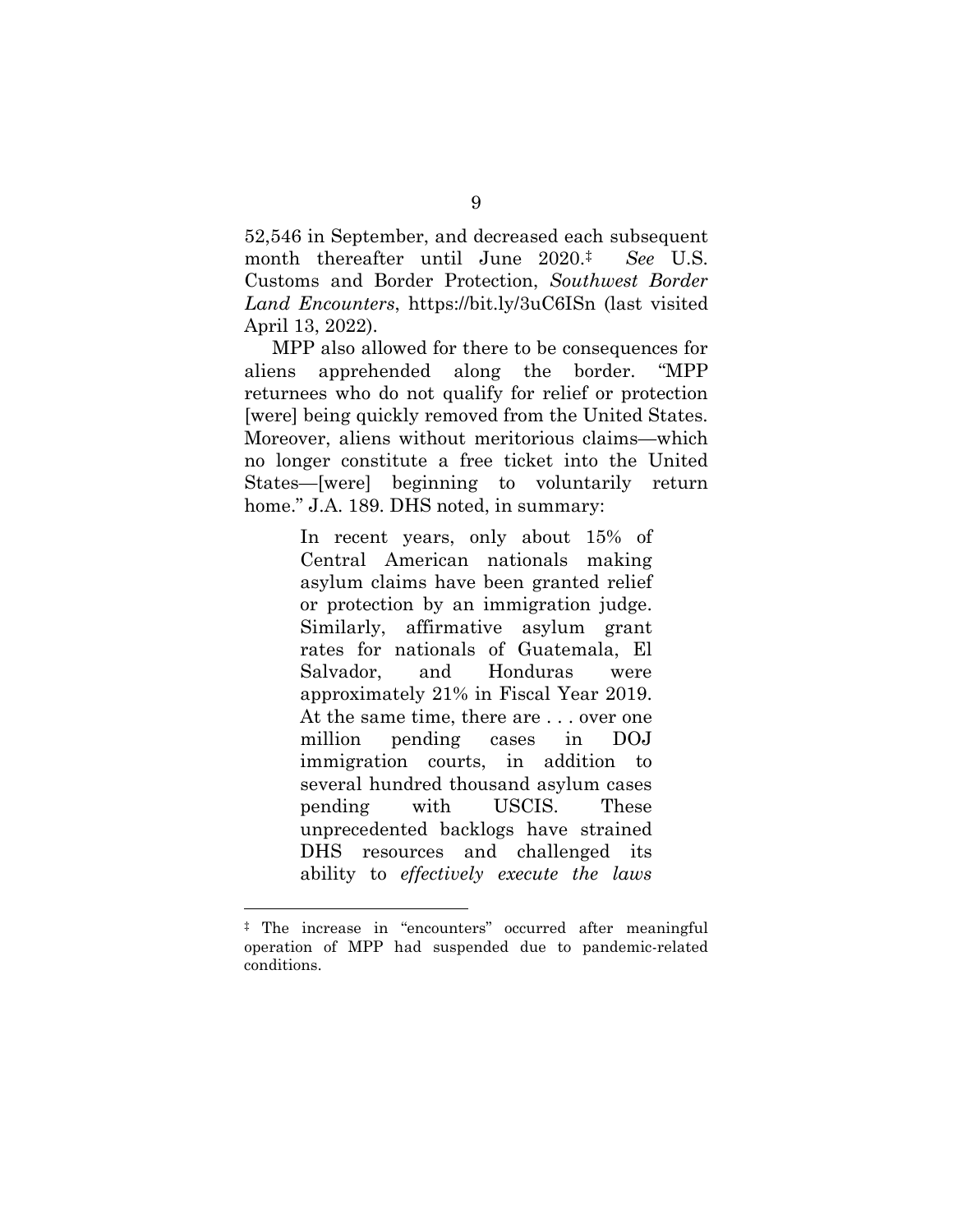*passed by Congress and deliver appropriate immigration consequences*: those with meritorious claims can wait years for protection or relief, and those with non-meritorious claims often remain in the country for lengthy periods of time.

*Id.* 196. Plainly, MPP enhanced DHS's ability to "deliver appropriate immigration consequences" to illegal aliens apprehended at the border and delivering these appropriate immigration consequences were several of the main benefits of MPP. Pet. App. 192a. It gave DHS the ability to comply with the comprehensive statutory scheme provided by Congress to secure the southwest border.

#### **III. Additional Statistics Highlight the Extent of MPP's Substantial Benefits.**

In addition to the evidence in the record, separately published statistics highlight *why* MPP provided such substantial benefits to the integrity of the immigration system. In short, particularly under current policies, DHS has an abysmal record when it comes to enforcing the law against those aliens who have been released from its custody at the southwest border into the United States. DHS is and was clearly aware of these facts, as reports regularly published by it and other Executive Branch departments have extensively documented as much.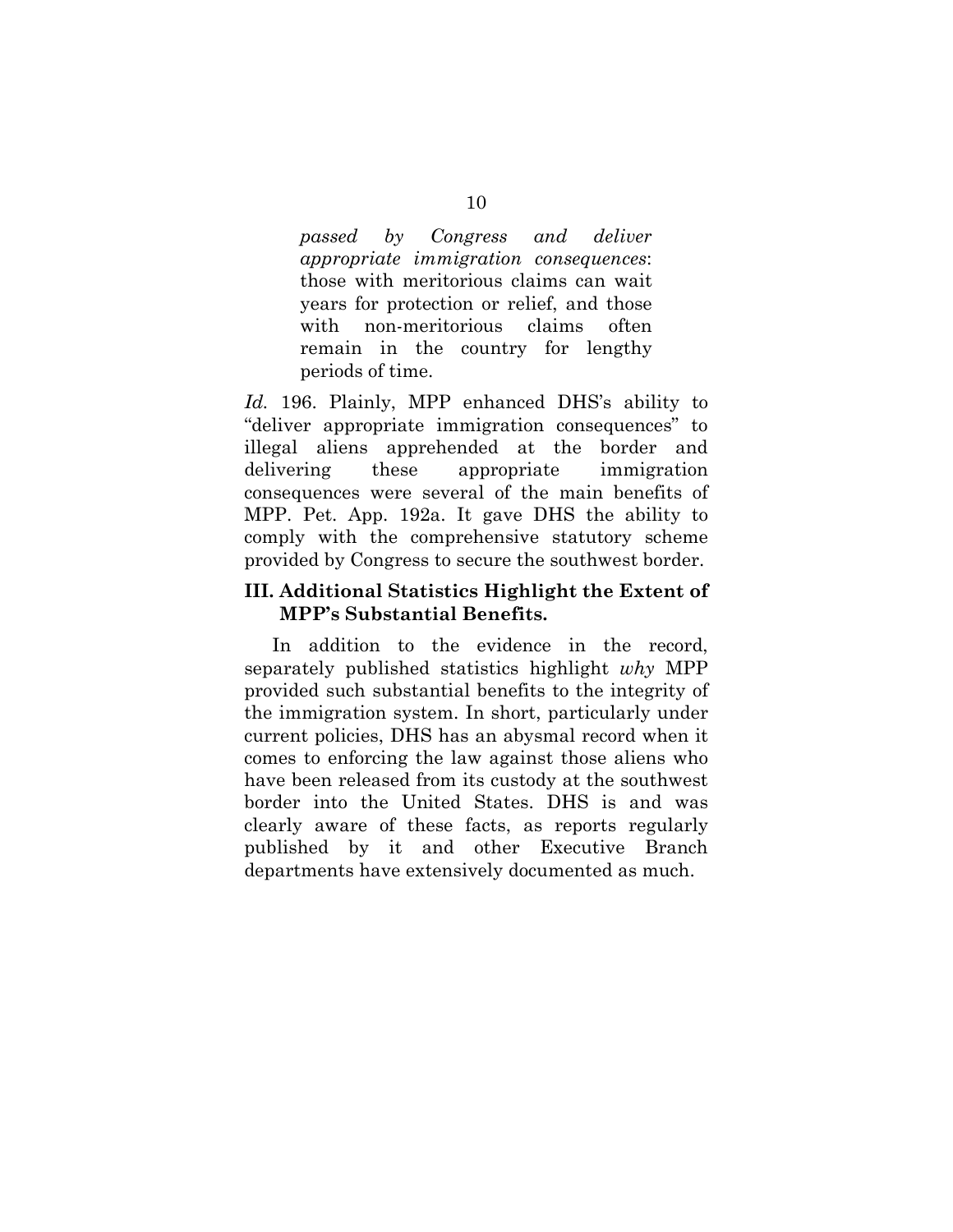### **A. The DHS Fiscal Year 2020 Enforcement Lifecycle Report Makes It Abundantly Clear: DHS Removes Those Aliens it Detains, and it Does Not Remove Those Aliens it Releases Into the United States.**

In December 2020, DHS published a comprehensive report about the actual *outcomes* of encounters along the southwest border. Department of Homeland Security Office of Immigration Statistics, Fiscal Year 2020 Enforcement Lifecycle Report (Dec. 2020), [https://bit.ly/3O6prgx.](https://bit.ly/3O6prgx)

By comparing data from the Department of Justice and DHS, the report described "the final or most current outcomes, as of March 31, 2020, associated with the 3.5 million Southwest Border encounters occurring between 2014 and 2019." *Id.* at 1. Overall, the report found that just "59 percent of the 3.5 million Southwest Border encounters between 2014 and 2019 had been resolved through a final outcome of repatriation or relief/protection from removal as of the end of 2020 Q2." *Id.* The report noted the shifts in demographic characteristics of aliens encountered over this period and noted that the changes were meaningful "because of dramatic differences in enforcement outcomes across" the various demographic groups. *Id.* For example:

- "Most encounters of aliens from Mexico, single adults, and non-asylum seekers were fully resolved (i.e., either repatriated or granted relief) relatively quickly[.]" *Id.*
- "[M]ost encounters of aliens from countries other than Mexico, [aliens in family units]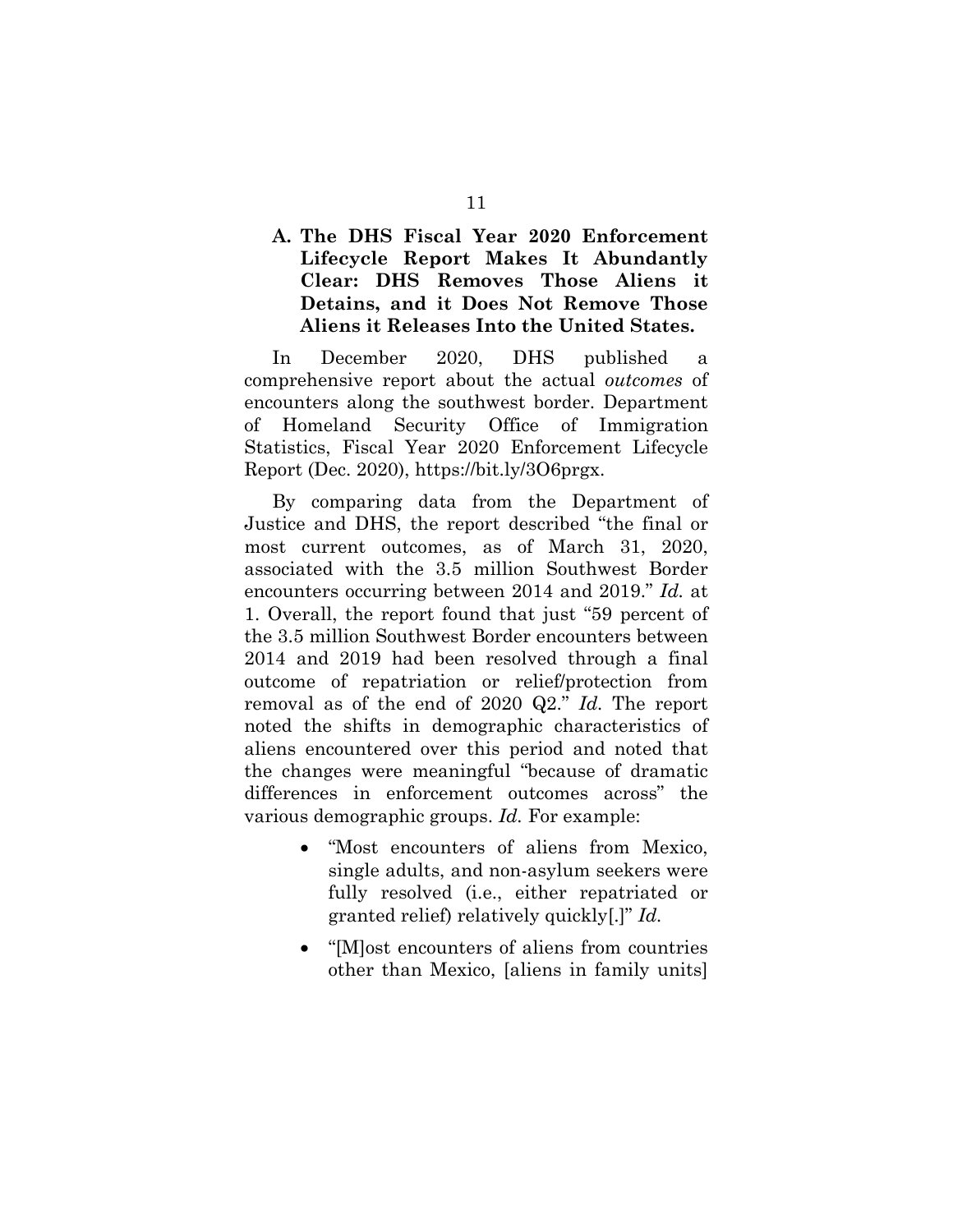and [unaccompanied alien children], and asylum seekers remained in an unresolved status . . . even years after their initial encounter[.] *Id.*

Critically, DHS noted that the disparities in outcomes reflected "differences in detention practices." *Id.* at 17. Simply stated, aliens who were subject to catch-and-release policies were allowed to remain in the United States. Notably:

- DHS only continuously detained 42 percent of aliens encountered between 2014 and 2019. *Id.* But for those encounters, "aliens were repatriated *98 percent of the time*, with 0.5 percent resulting in relief or other protection from removal and 1.5 percent remaining unresolved as of March 31, 2020." *Id.* (emphasis added). Overall, just "1 percent of continuously detained encounters resulted in unexecuted removal orders."
- By comparison, aliens released into the United States were most likely to remain in the United States years after their encounters.
- Aliens "never detained following their initial encounters were repatriated 30 percent of the time, with 15 percent granted relief and 55 percent unresolved." *Id.* Most of the unresolved cases were still being processed, but "11 percent were subject to unexecuted removal orders,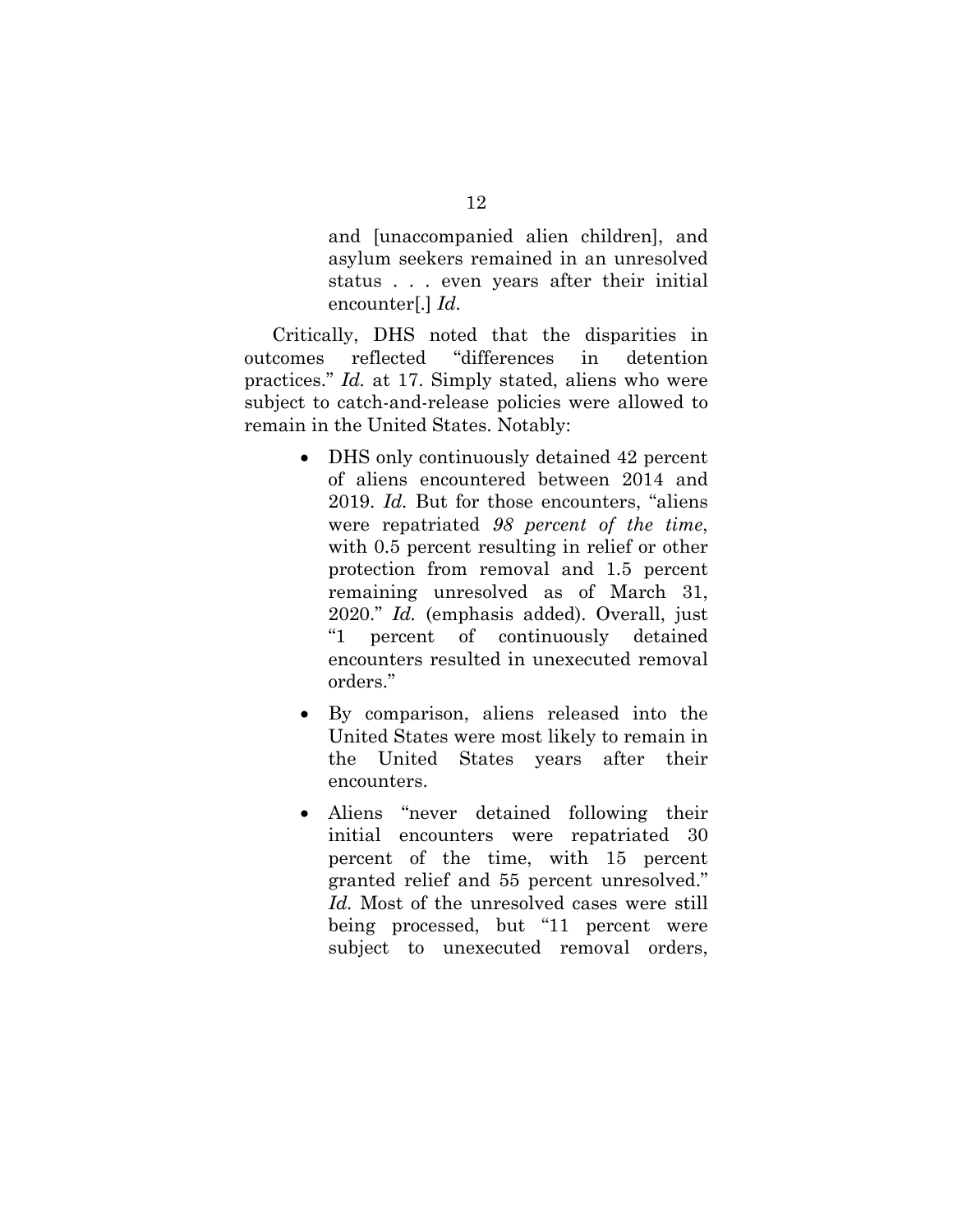including 10 percent subject to *in absentia*  orders." *Id.*

• Aliens "partially detained," meaning those initially detained but released before a final enforcement outcome, "resulted in repatriations just 3 percent of the time and relief just 12 percent of the time, with 85 percent still unresolved, including 18 percent with unexecuted removal orders (14 percent *in absentia* orders)." *Id.*

Overall, DHS's report makes clear a fundamental fact understood by the men and women who enforce our laws every day: catching and releasing aliens into the United States is illogical and undermines existing immigration laws. Explaining all the reasons why could fill a treatise, but DHS clearly and specifically noted the aggregate effects of releasing aliens into the United States in this report, issued roughly six months before Secretary Mayorkas issued his memorandum purporting to terminate MPP.

### **B. Monthly Reports Submitted to the District Court Below Document DHS Releasing Over 750,000 Aliens into the United States Over the Last 13 Months.**

In addition to DHS's acknowledgment of MPP's benefits in 2019, and its recognition of the wide disparity in enforcement outcomes in the Enforcement Lifecycle Report described above, recent DHS statistics revealed from monthly reporting requirements to the District Court below further demonstrate the irrationality of the mass release of aliens into the United States.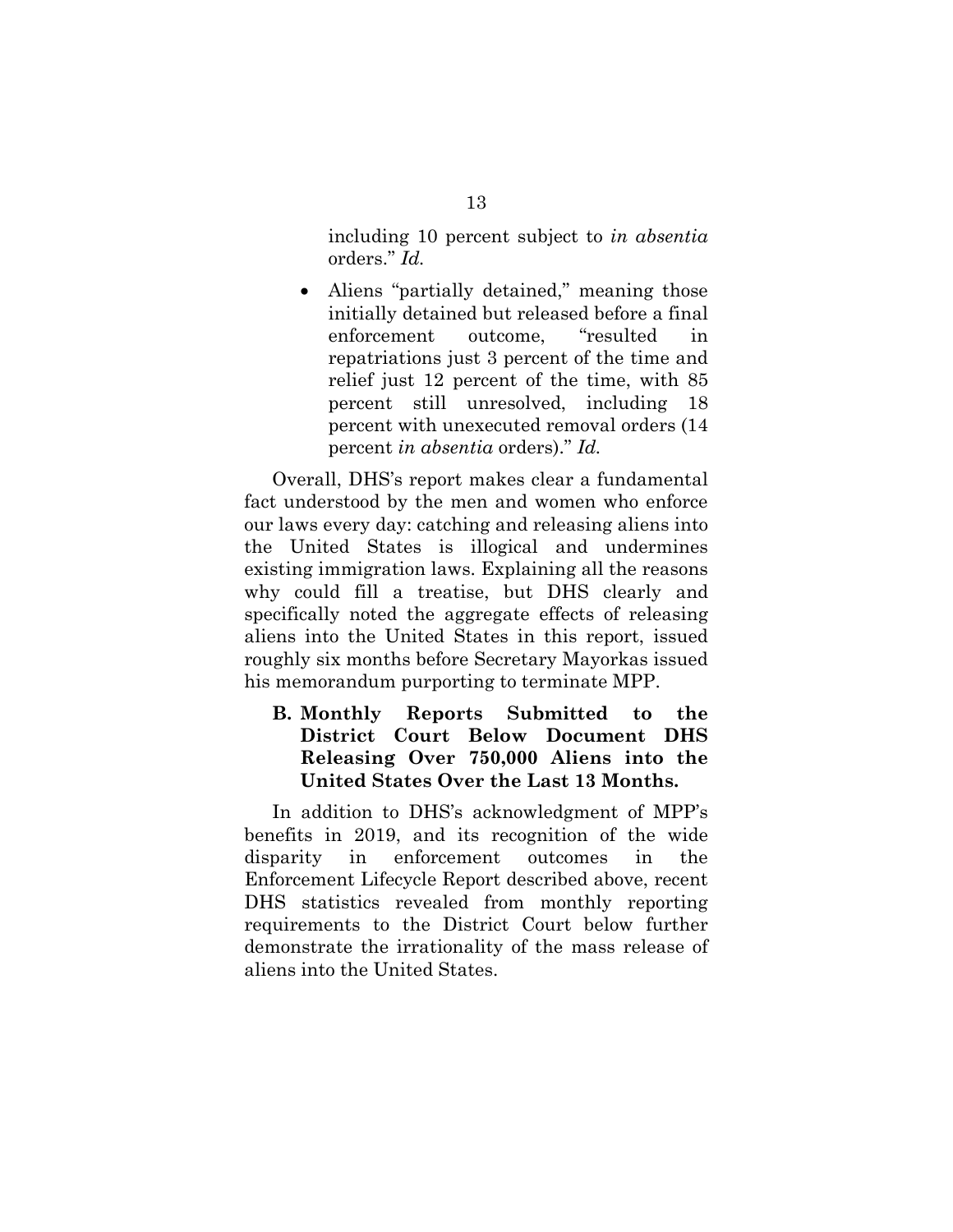DHS has released into the United States hundreds of thousands of illegal aliens over the roughly 13-month period from January 21, 2021, through February 28, 2022.

- Combined, between January 2021 and November 2021, DHS, through U.S. Customs and Border Protection (CBP), released into the United States at least 403,360 illegal aliens apprehended along the southwest border. Defendants' Monthly Report of Dec. 15, 2021, ECF 119-1, *Texas v. Biden*, No. 2:21-CV-067-Z, 2021 WL 4552546 (N.D. Tex. June 7, 2021).
- In December 2021, CBP released at least 55,626 illegal aliens, Defendants' Monthly Report of Jan. 12, 2022, ECF 124-1 at 6.
- In January 2022, CBP released at least 46,186. Defendants' Monthly Report of Feb. 15, 2022, ECF 129-1 at 6.
- And in February 2022, CBP released at least 39,069. Defendants' Monthly Report of Mar. 15, 2022, ECF 133-1 at 6.

Altogether, according to DHS, CBP released at least 544,241 illegal aliens into the United States between January 21, 2021, and February 28, 2022. But CBP's releases only tell part of the story, because U.S. Immigration and Customs Enforcement (ICE) also has released hundreds of thousands of aliens over the same period.

> • From January 2021 through September 2021, ICE released at least 120,930 illegal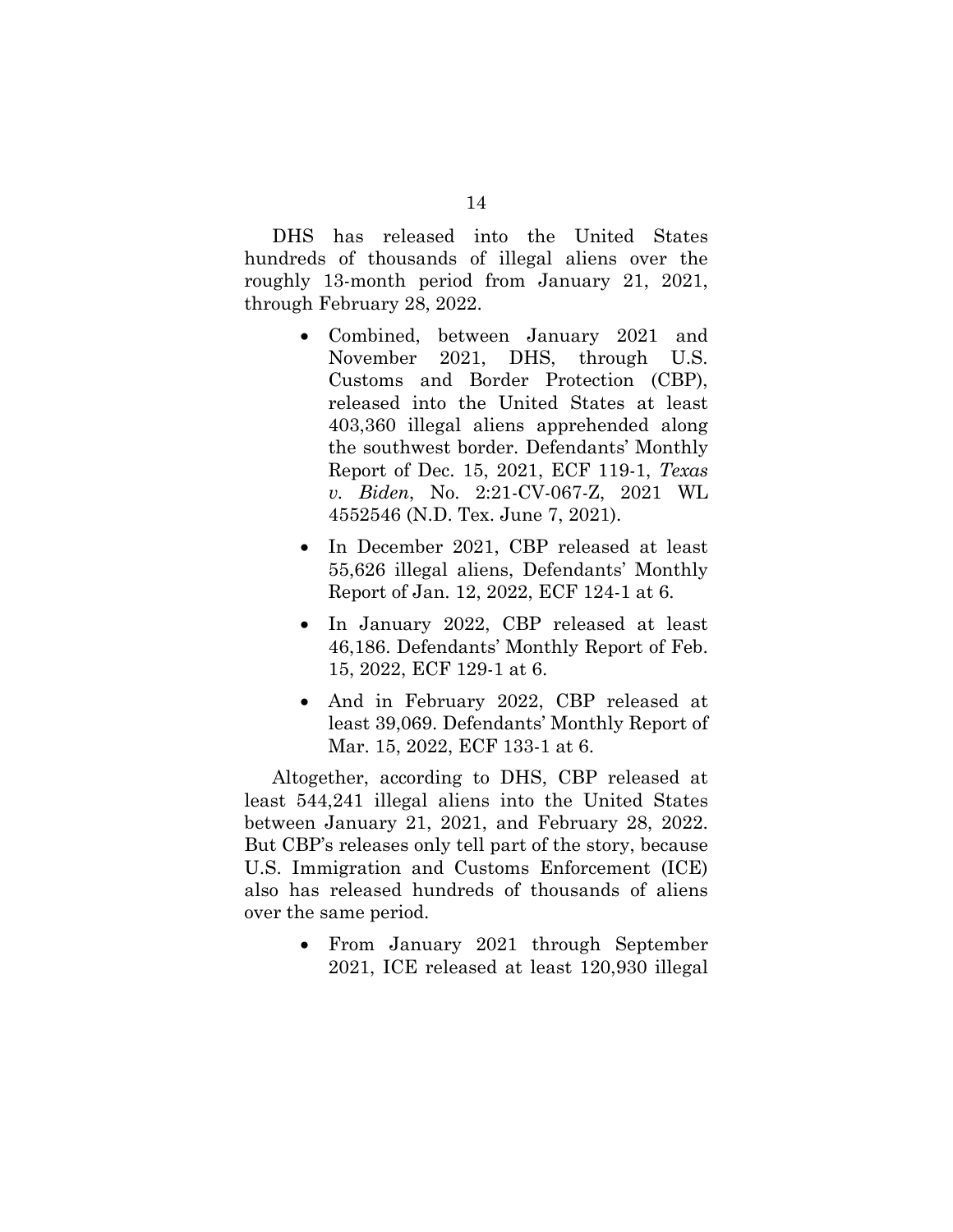aliens into the United States. Defendants' Monthly Report of Dec. 15, 2021, ECF 119- 2 at 20.

- ICE released another 18,731 in October 2021 and 20,673 in November 2021. Defendants' Monthly Report of Dec. 15, 2021, ECF 119-2 at 18.
- ICE released another 19,173 in December 2021. Defendants' Monthly Report of Jan. 12, 2022, ECF 124-2 at 4.
- ICE released another 16,387 in January 2022. ECF No. 129-2 at 4.
- ICE released another 15,974 in February 2022. Defendants' Monthly Report of Mar. 15, 2022, ECF 133-2 at 4.

Altogether, according to DHS, ICE has released at least 211,868 illegal aliens into the United States since January 21, 2021.

Combined, these self-reported numbers from DHS indicate that it has released *at least* 756,109 illegal aliens from the southwest border into the United States between January 21, 2021, and February 28, 2022—many, if not all, of whom would have been deterred from coming or would have been returned to Mexico had MPP been implemented to the fullest extent possible[.§](#page-20-0) 

<span id="page-20-0"></span><sup>§</sup> Notably, these releases appear not to include unaccompanied alien children, nor do they include the number of aliens who evade apprehension. So, the actual number of illegal aliens who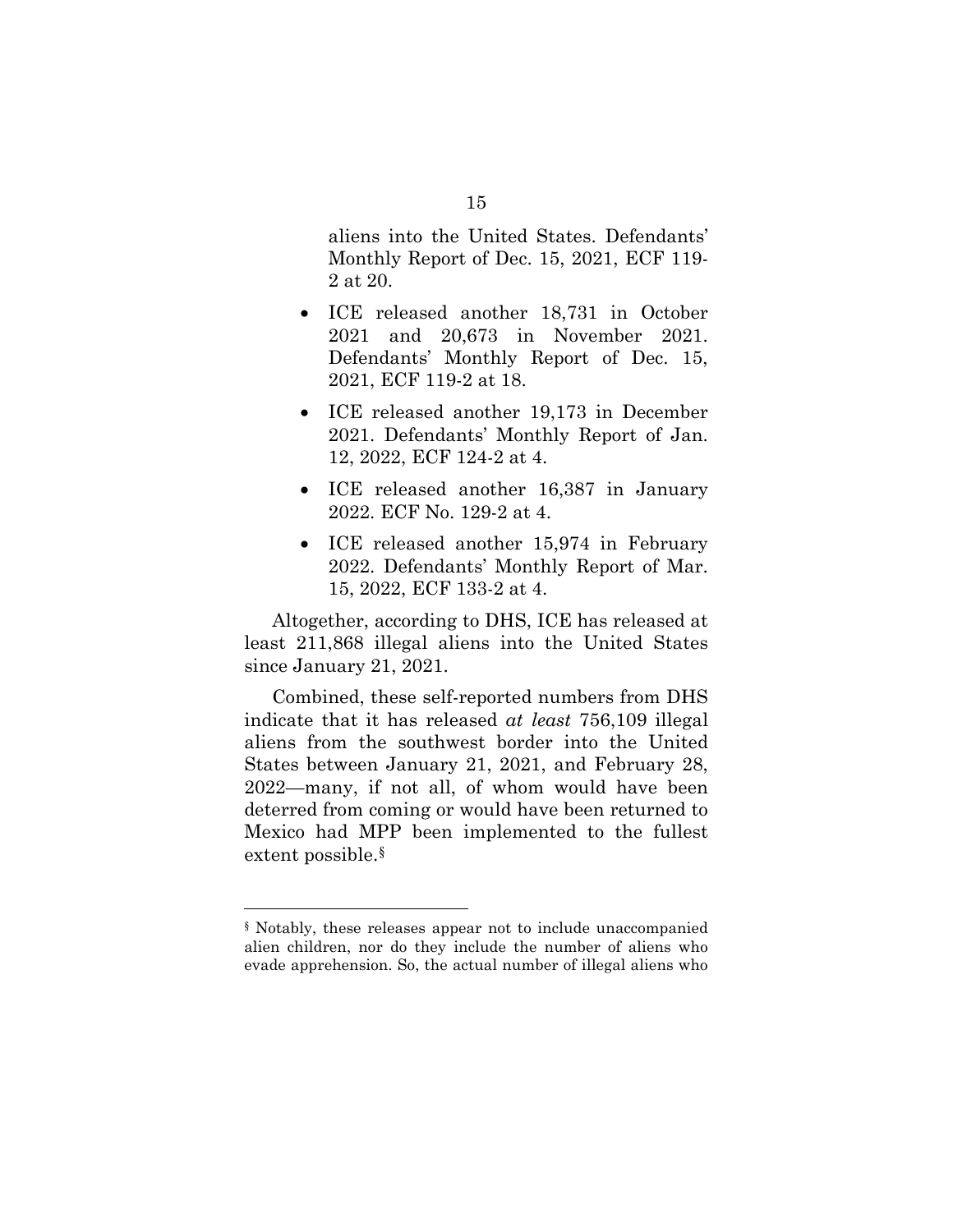### **C. Additional Data Demonstrate That DHS Will Not Remove the Overwhelming Majority of Aliens Released into the United States.**

Unfortunately, the release of at least 756,019 illegal aliens into the United States over a 13-month period does not paint the complete picture.

That number is in addition to the over 1.2 million aliens who had pending cases in immigration courts at the end of FY 2020 (before these new releases occurred). Executive Office of Immigration Review, PENDING CASES, NEW CASES, AND TOTAL  $COMPLETIONS$  (Jan. 19, 2022), https://bit.ly/3veGmVM. And that number is also in addition to the roughly 1.2 million aliens subject to administratively final orders of removal who remained in the United States as of January 30, 2021. Decl. of Peter B. Berg, *Texas v. Biden*, 524 F. Supp. 3d 598 (S.D. Tex. 2021) (No. 78-1).

Aside from permitting these aliens to remain in the United States for years during the pendency of their removal proceedings as demonstrated by the Enforcement Lifecycle Report, DHS's recent statistics also demonstrate that it will only eventually deport a mere fraction of this population.

> • For example, ICE reports that in all of FY 2021, it removed a total of only 59,590 aliens from the United States. IMMIGRATION AND CUSTOMS ENFORCEMENT, FY 2021

have entered the United States during this time is likely much higher.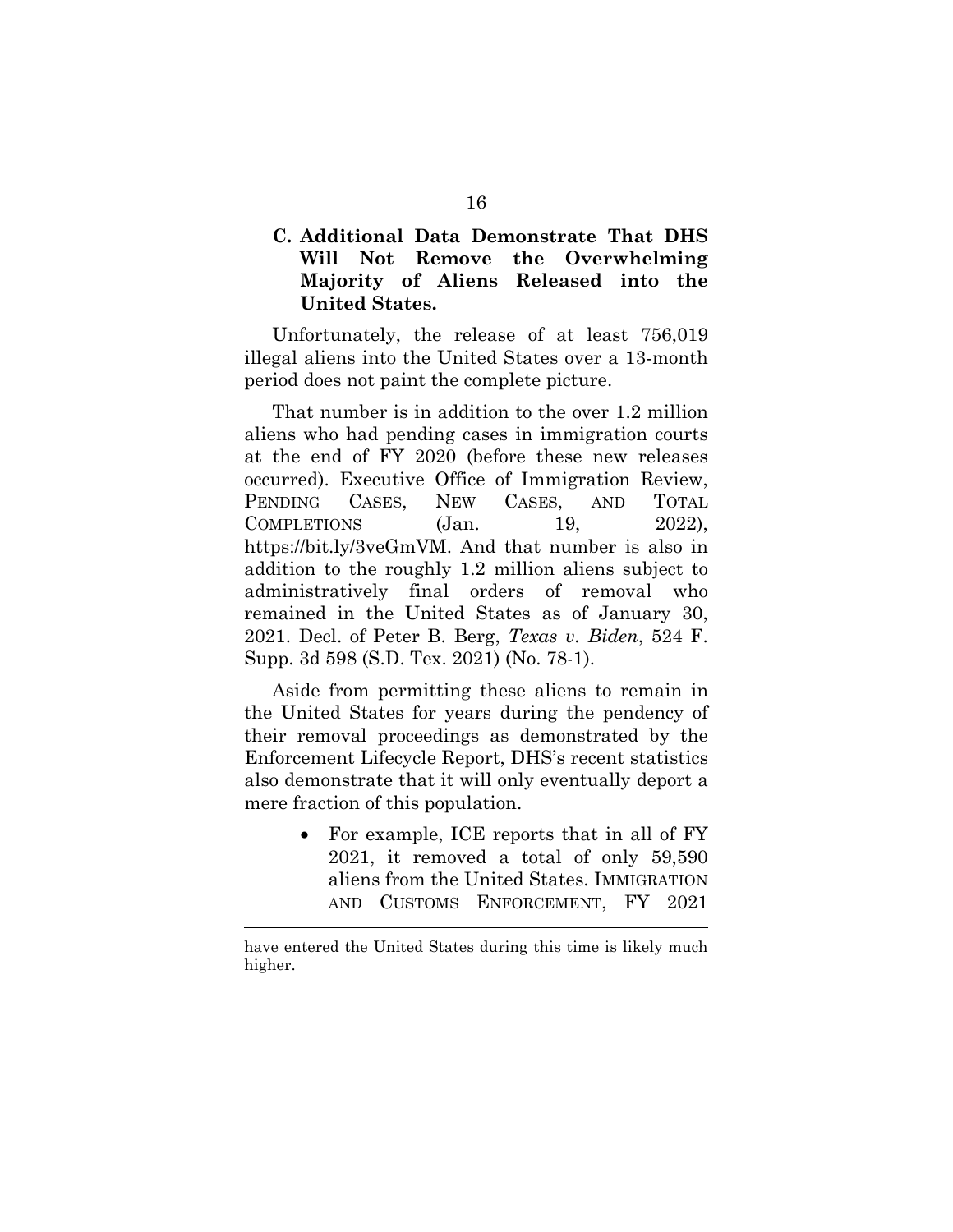DETENTION STATISTICS, Cell P29-R29, https://www.ice.gov/detain/detentionmanagement (last visited April 13, 2022).

- Halfway through FY 2022, ICE has only removed 25,986 aliens from the United States. IMMIGRATION AND CUSTOMS ENFORCEMENT, DETENTION FY22 YTD, ALTERNATIVES TO DETENTION FY 2022 YTD AND FACILITIES FY 2022 YTD, Cell P29-R29, https://www.ice.gov/detain/detentionmanagement (last visited April 13, 2022).
- And for context, in FY 2020—before the current Administration took office—ICE removed 185,884 aliens from the United States. IMMIGRATION AND CUSTOMS ENFORCEMENT, FY 2020 DETENTION STATISTICS, Cell P29-R29, https://www.ice.gov/detain/detentionmanagement (last visited April 13, 2022).

In sum, these statistics demonstrate that DHS knows—after all, it publishes the information on the internet or discloses it to the public in court filings it is extremely unlikely that it will ever, or even attempt to, remove aliens from the United States that it releases into the United States after apprehending them at the southwest border—a result completely contrary to the benefits DHS acknowledged obtaining by using MPP.

Considering the facts above in combination with the clear commands of Congress to apprehend, detain, and remove those aliens who violate our laws, it is quite difficult to understand the logic behind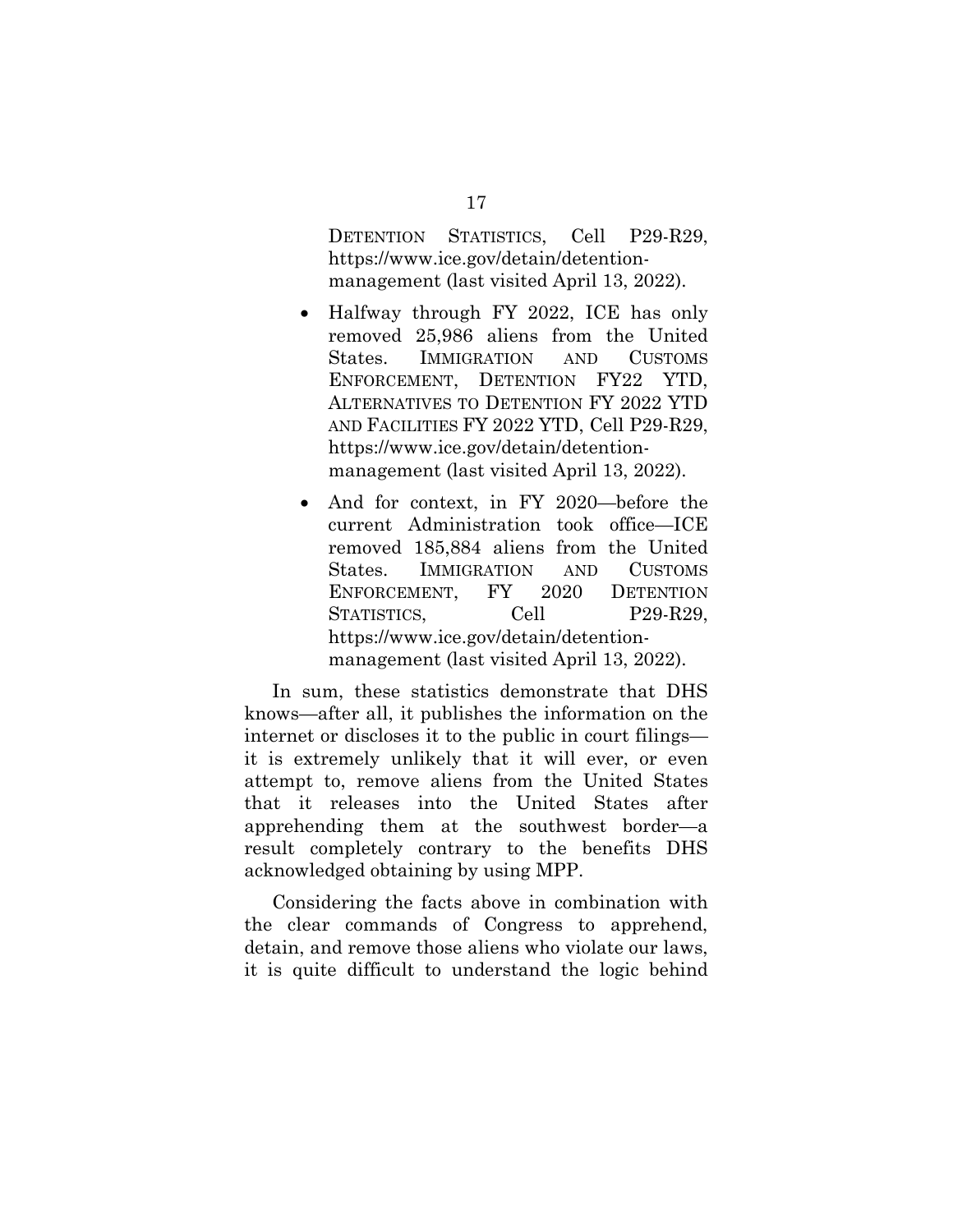knowingly releasing well over 750,000 illegal aliens into the United States from the southwest border over a 13-month period as DHS has done and documented to the District Court below, while only removing approximately 4,300 aliens every month as DHS has done in the first six months of this Fiscal Year. Indeed, if removals continue at that rate, it will take DHS approximately 174 months—14.5 years—to remove *just* the aliens it has released into the United States over the last 13 months.

**IV. By Failing to Consider MPP's Benefits and Its Ability to Apply Meaningful Enforcement Consequences, DHS Acted Arbitrary and Capriciously by Terminating MPP.** 

Secretary Mayorkas failed to consider the benefits MPP provided when he terminated the program. Because Congress has provided clear directions to DHS about how to secure the border, and DHS knows that without MPP it will struggle to ever come close to complying with those directions, Secretary Mayorkas's decision to terminate MPP was a clear error in judgment for failing to consider the relevant factors. Accordingly, the decision to terminate MPP was arbitrary and capricious for that reason alone.

"Revocation constitutes a reversal of the agency's former views as to the proper course." *Motor Vehicle Mfrs. Ass'n of U.S., Inc. v. State Farm Mut. Auto. Ins. Co.*, 463 U.S. 29, 41 (1983). A settled course of behavior embodies the agency's informed judgment that, by pursuing that course, it will carry out the policies committed to it by Congress. There is at least a presumption that those policies will be carried out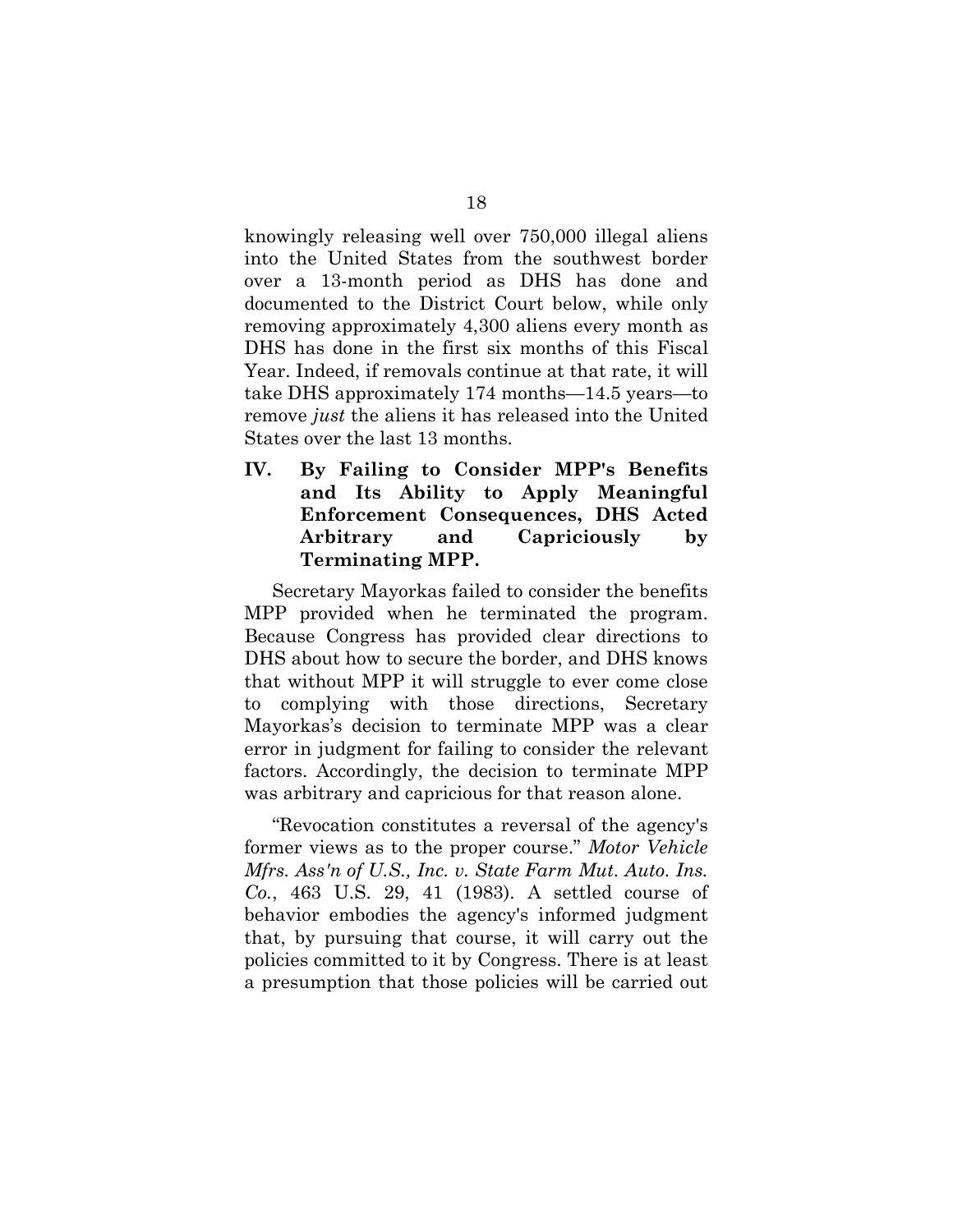best if the settled rule is adhered to. *Atchison, T. & S.F.R. Co. v. Wichita Bd. of Trade*, 412 U.S. 800, 807–808 (1973). Accordingly, an agency changing its course by rescinding a rule has an obligation to supply a reasoned analysis for the change beyond that which may be required when an agency does not act in the first instance. *Dep't of Homeland Sec. v. Regents of the Univ. of California*, 140 S. Ct. 1891, 1913 (2020).

The scope of review under the "arbitrary and capricious" standard is narrow and a court is not to substitute its judgment for that of the agency. Nevertheless, the Court must ensure that the agency has examined the relevant data and articulated a satisfactory explanation for its action including a "rational connection between the facts found and the choice made." *Burlington Truck Lines v. United States*, 371 U.S. 156, 168 (1962).

In reviewing that explanation, this Court must consider whether the decision was based on a consideration of the relevant factors and whether there has been a clear error of judgment. Normally, an agency rule would be arbitrary and capricious if the agency has relied on factors which Congress has not intended it to consider, entirely failed to consider an important aspect of the problem, offered an explanation for its decision that runs counter to the evidence before the agency, or is so implausible that it could not be ascribed to a difference in view or the product of agency expertise. *State Farm,* 463 U.S. at 43 (citations omitted).

Agency action is lawful only if it rests on a consideration of the relevant factors found in its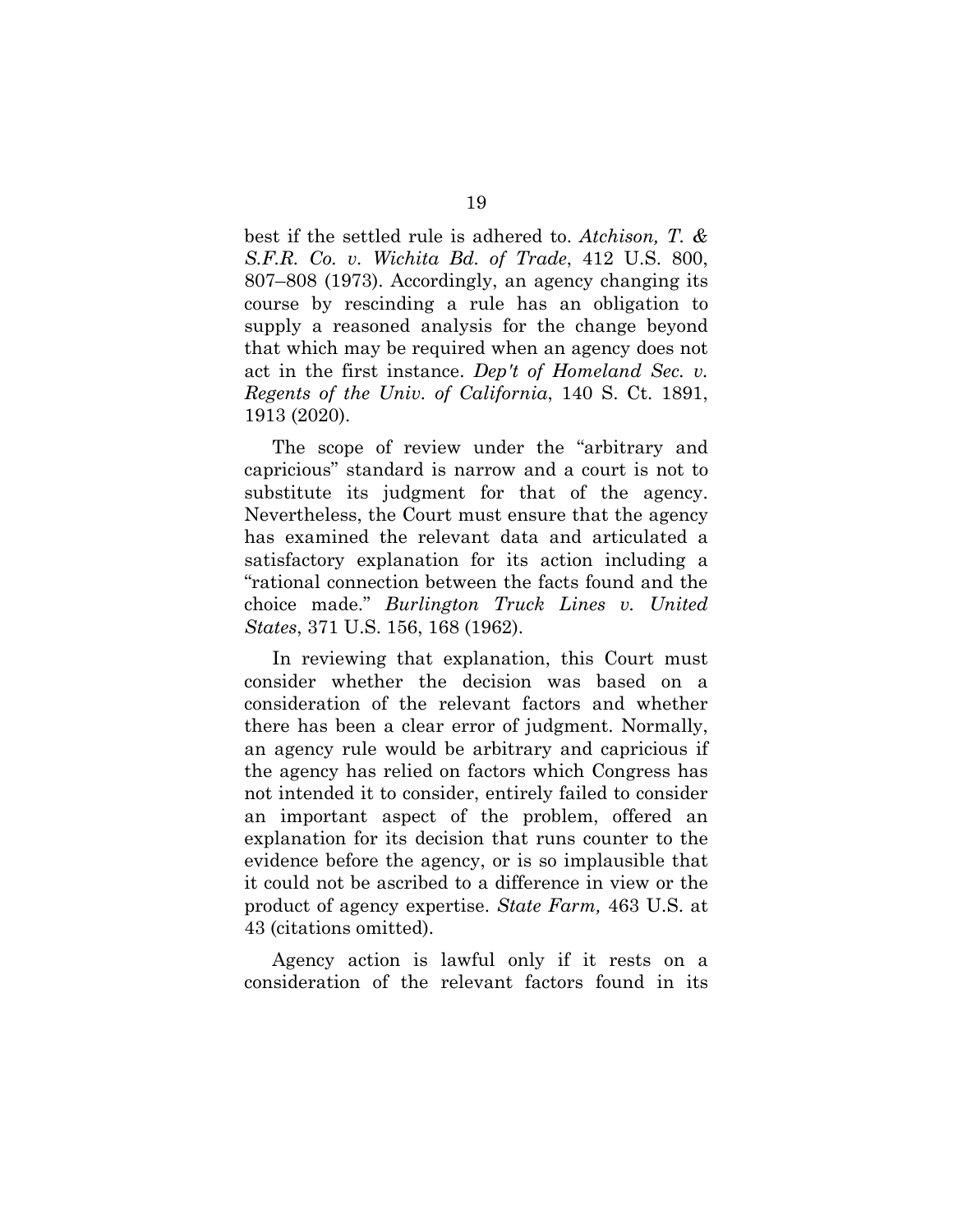authorizing statutes; the question is whether "the agency has acted reasonably and thus has 'stayed within the bounds of its statutory authority." *Util. Air Regul. Grp. v. E.P.A*., 573 U.S. 302, 315 (2014); *see also Michigan v. E.P.A,* 576 U.S. 743, 750 (2015).

Secretary Mayorkas failed to adequately explain his analysis of the relevant factors at issue: namely, the benefits DHS previously identified MPP as providing, as well as his Department's own available statistics on its ability to faithfully execute the laws Congress charged it with enforcing. *See* Pet. App. 346a-360a. And the Fifth Circuit rightly found as much. *Id.* 107a-110a. To the extent that DHS addressed MPP's supposed shortcomings, the Fifth Circuit rightly found those to be "irrational" considering the record before the Court. *Id.* 108a-109a.

DHS's decision to terminate MPP fares no better when considering the post-hac explanations offered in the October Termination Memorandum. In that document, DHS admitted that MPP reduced illegal immigration. Pet App. 308a, 312a. However, it "concluded that this benefit cannot be justified, particularly given the substantial and unjustifiable human costs on the migrants who were exposed to harm while in Mexico, and the way in which MPP detracts from other regional and domestic goals and policy initiatives that better align with this Administration's values." *Id.* 313a.

In December 2018, when the government announced MPP, it stated that MPP was expected to provide numerous benefits for the immigration system, including reducing false asylum claims, more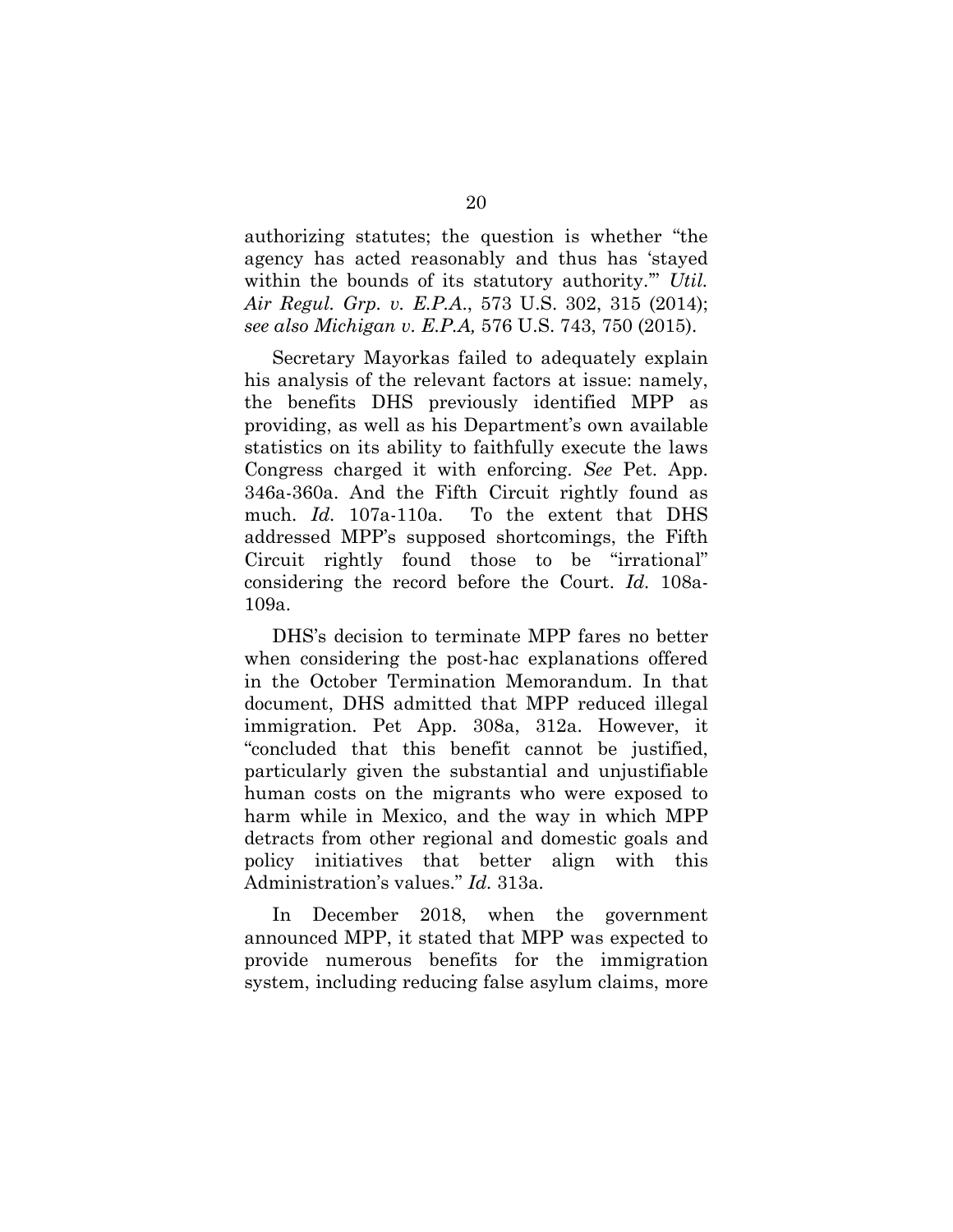quickly adjudicating meritorious asylum claims, clearing the backlog of unadjudicated asylum applications, and, perhaps most importantly, stemming migration flows across our southwest border. The evidence demonstrates that it did these things.

But in October 2021, to justify MPP's termination, the government cited "provid[ing] legal and regular pathways for individuals seeking protection and opportunity to work in the United States", "concerns about the safety and security of those returning to Mexico", "tackling humanitarian concerns," "address[ing] root causes", "providing regional approaches to lawful pathways" for mass migration, and "managing migratory flows at the border, and doing so in a humane way, consistent with the Administration's values." *Id.* 340a-343a. No statutory citations were provided as authority for these considerations because none support them. Rather, the government unlawfully substituted its own partisan political open-borders "values" for the factors that *Congress* intended it to consider, as memorialized in our duly enacted immigration laws.

Similarly, while the government considered at length the needs of illegal aliens for "pathways" and "opportunit[ies] to work in the United States," it did not seriously consider the impact of terminating MPP, and the increase in illegal immigration such termination admittedly will cause, on the employment opportunities and personal safety of American citizens. Instead, the government dismissed these as "marginal costs":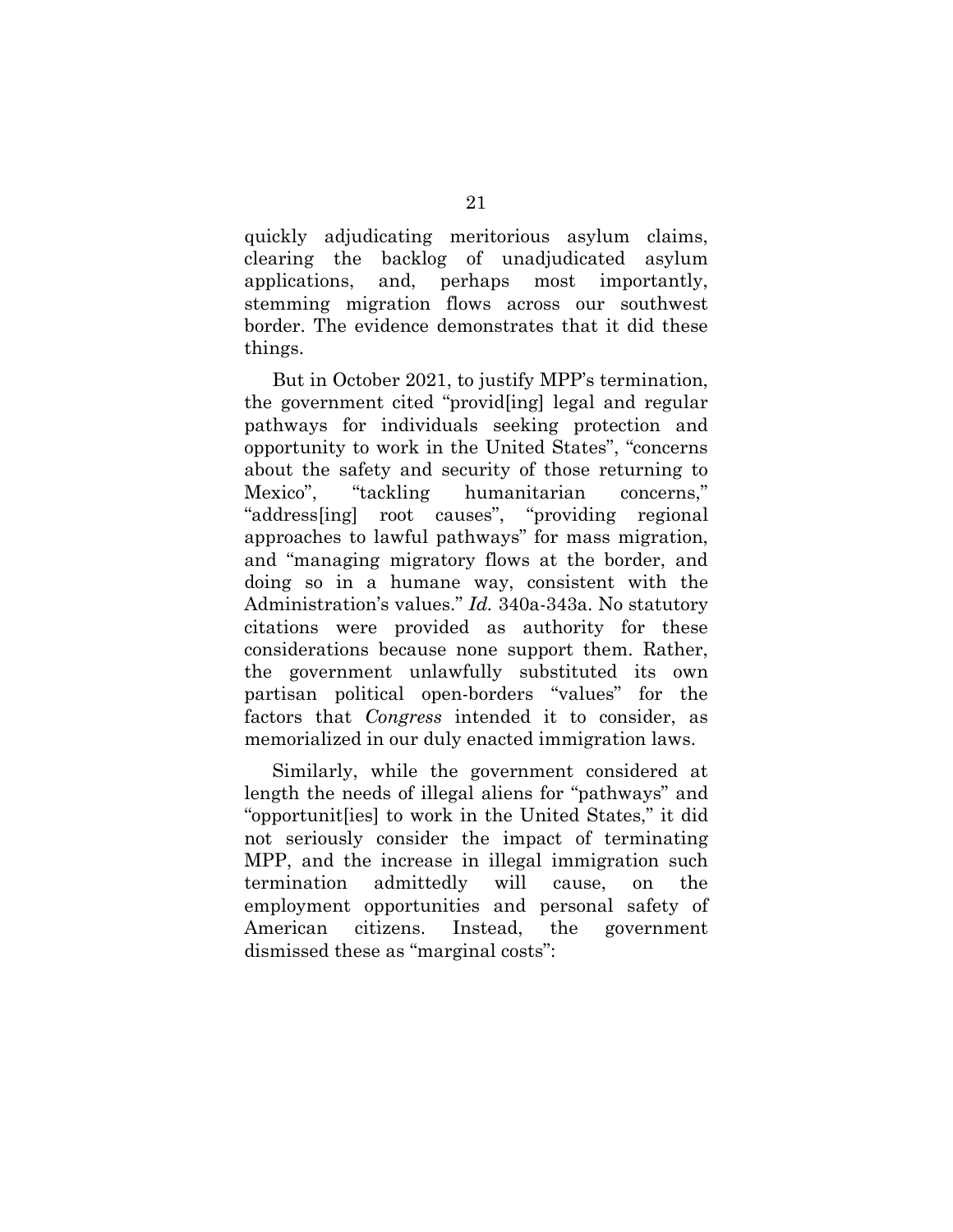The fact that some noncitizens might reside in the United States rather than being returned to Mexico and thus access certain services or impose law enforcement costs is not, in the Secretary's view, a sufficiently sound reason to continue MPP. Federal immigration policy virtually always affects the number of people living within the States. Notably, not all of those burdens are borne by border States—many noncitizens proceed to interior States; others are detained by the federal government. In this case, the Secretary has made the judgment that any marginal costs that might have been inflicted on the States as a result of the termination of MPP are outweighed by the other considerations and policy concerns

#### *Id.* 317a-318a.

Critically, DHS failed to address adequately the effect that terminating MPP would have on its ability to faithfully execute the immigration laws in a manner that would result in meaningful enforcement outcomes. Rational thinking, requires consideration of how DHS's termination of MPP will affect its ability to meaningfully enforce the 1.2 million administratively final removal orders for aliens already in the United States, or what it will do to enforce the removal orders for the majority of the 1.2 million aliens with cases currently pending in immigration court—a small minority of which will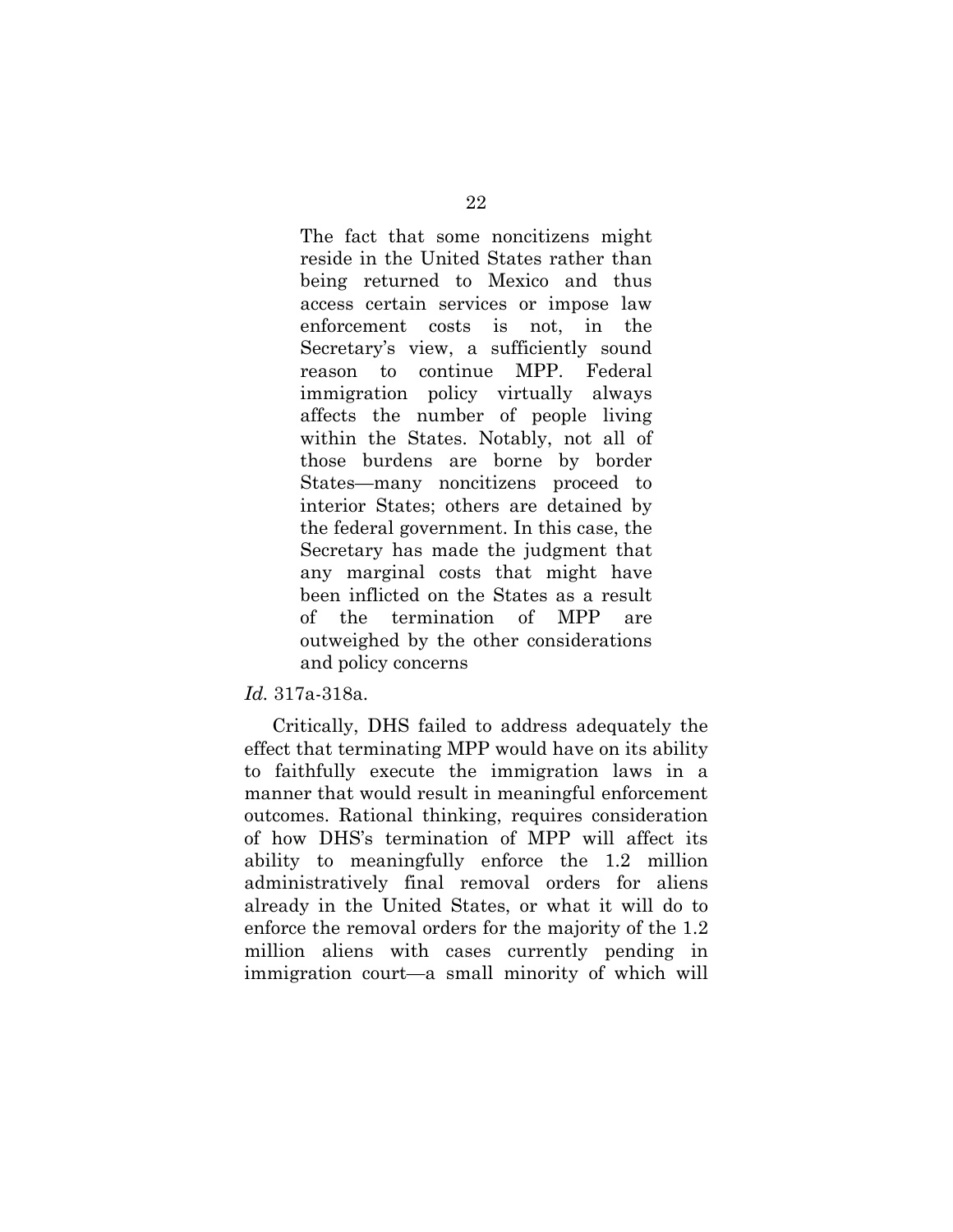receive something other than an order of removal if laws are faithfully interpreted and executed. And of course, it would also require meaningful consideration of how DHS plans to enforce the law for the tens of thousands of aliens it releases from the border into the United States each month MPP is not in effect. All these considerations are relevant factors DHS had to consider—but DHS did not.

DHS also failed to quantify either the benefits of MPP to the States, or the law enforcement and other marginal costs that might be inflicted on the States as a result of the termination of MPP. It failed to specify the cited "other considerations and policy concerns" it relied on to dismiss their States' very real concerns, and then to assess and quantify their cost to the States and the citizens of communities used for the resettlement of illegal aliens. But even assuming the immigration laws do not require the government to evaluate its immigration policy decisions through the prism of what is best for American citizens, the government was not "writing on a blank slate" in this case.

Given the evidence that releasing illegal aliens into the United States, as the government has done and continues to promise to do on an unprecedented scale, practically guarantees that they will remain here indefinitely, something more than a general statement of "values" was required to satisfy the "reasoned decision-making" standard. *Regents*, 140 S. Ct. at 1915 (citations omitted); *Michigan*, 576 U.S. at 758.